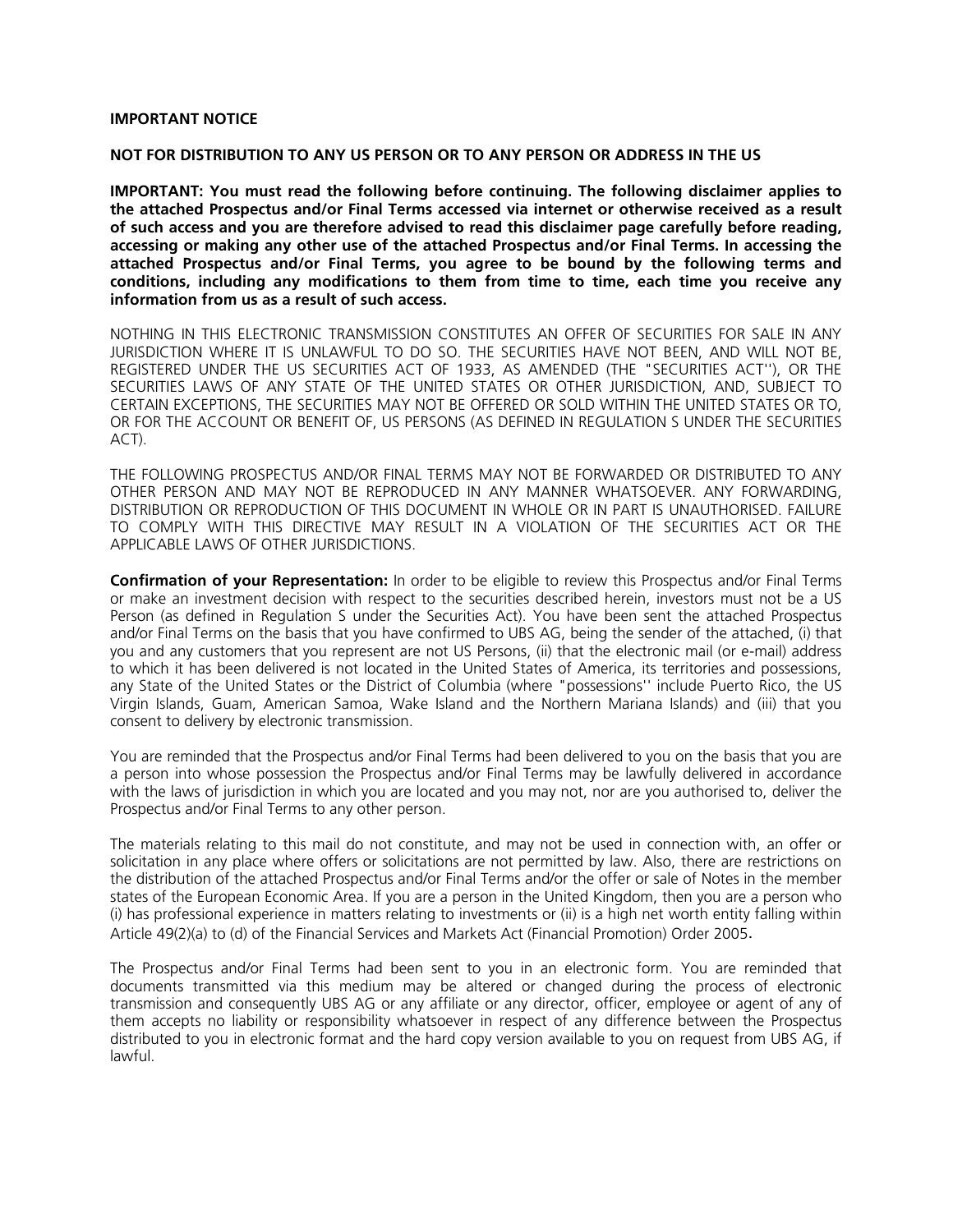#### **Prospectus dated 21 March 2022**

**This Prospectus has been approved by SIX Exchange Regulation Ltd in its capacity as review body pursuant to article 52 of the Swiss Financial Services Act (**Finanzdienstleistungsgesetz **, the "FINSA") on 31 March 2022.**



# Alpiq Holding AG CHF 250,000,000 1.75% Bonds 2022 – 2026 (the "Bonds")

| <b>Issuer's Name and</b><br>registered office:      | Alpig Holding AG, Chemin de Mornex 10, 1003 Lausanne, Switzerland (the "Issuer" or<br>" $Alpi$ ").                                                                                                                                                                                                                                                                                                                                                                                                      |
|-----------------------------------------------------|---------------------------------------------------------------------------------------------------------------------------------------------------------------------------------------------------------------------------------------------------------------------------------------------------------------------------------------------------------------------------------------------------------------------------------------------------------------------------------------------------------|
| <b>Interest Rate:</b>                               | 1.75% p.a., payable annually in arrears on 24 June, for the first time on 24 June 2023<br>(long first interest period).                                                                                                                                                                                                                                                                                                                                                                                 |
| <b>Issue Price:</b>                                 | UBS AG, acting through its business division UBS Investment Bank (the "Lead Manager"<br>or "UBS AG") has purchased the Bonds at 100.324% of the nominal amount (before<br>commission).                                                                                                                                                                                                                                                                                                                  |
| <b>Placement Price:</b>                             | The Placement Price of the Bonds will be fixed in accordance with supply and demand.                                                                                                                                                                                                                                                                                                                                                                                                                    |
| <b>Payment Date:</b>                                | 24 March 2022                                                                                                                                                                                                                                                                                                                                                                                                                                                                                           |
| <b>Maturity Date:</b>                               | 24 June 2026, redemption at par.                                                                                                                                                                                                                                                                                                                                                                                                                                                                        |
|                                                     | Reopening of the Issue: The Issuer reserves the right to reopen this issue according to the terms and conditions of<br>the Bonds.                                                                                                                                                                                                                                                                                                                                                                       |
| <b>Denominations:</b>                               | CHF 5,000 nominal.                                                                                                                                                                                                                                                                                                                                                                                                                                                                                      |
| Form of the Bonds:                                  | The Bonds will be issued as uncertificated securities (Wertrechte) in accordance with<br>article 973c of the Swiss Code of Obligations, which will be registered in the main register<br>(Hauptregister) of SIX SIS Ltd (SIX SIS). Neither the Issuer nor any Holder will at any time<br>have the right to effect or demand the conversion of the uncertificated securities into, or<br>the delivery of, a global certificate (Globalurkunde) or individually certificated securities<br>(Wertpapiere). |
| <b>Covenants:</b>                                   | Pari Passu, Negative Pledge, Cross Default, each in accordance with the Terms of the<br>Bonds.                                                                                                                                                                                                                                                                                                                                                                                                          |
| <b>Listing and Trading:</b>                         | Listing will be applied for in accordance with the standard for Bonds of the SIX Swiss<br>Exchange. The Bonds have been provisionally admitted to trading on the SIX Swiss<br>Exchange on 22 March 2022. The last trading date is expected to be the second business<br>day prior to the Maturity Date.                                                                                                                                                                                                 |
| <b>Governing Law</b><br>and Jurisdiction:           | The Bonds are governed by, and construed in accordance with Swiss law. Place of<br>jurisdiction for the Bonds and all related contractual documentation shall be Zurich.                                                                                                                                                                                                                                                                                                                                |
| <b>Selling Restrictions:</b>                        | In particular U.S.A., U.S. persons, European Economic Area and United Kingdom                                                                                                                                                                                                                                                                                                                                                                                                                           |
| <b>Security Number/</b><br><b>ISIN/Common Code:</b> | 117.501.610 / CH1175016109 / 246216258                                                                                                                                                                                                                                                                                                                                                                                                                                                                  |

### **UBS Investment Bank**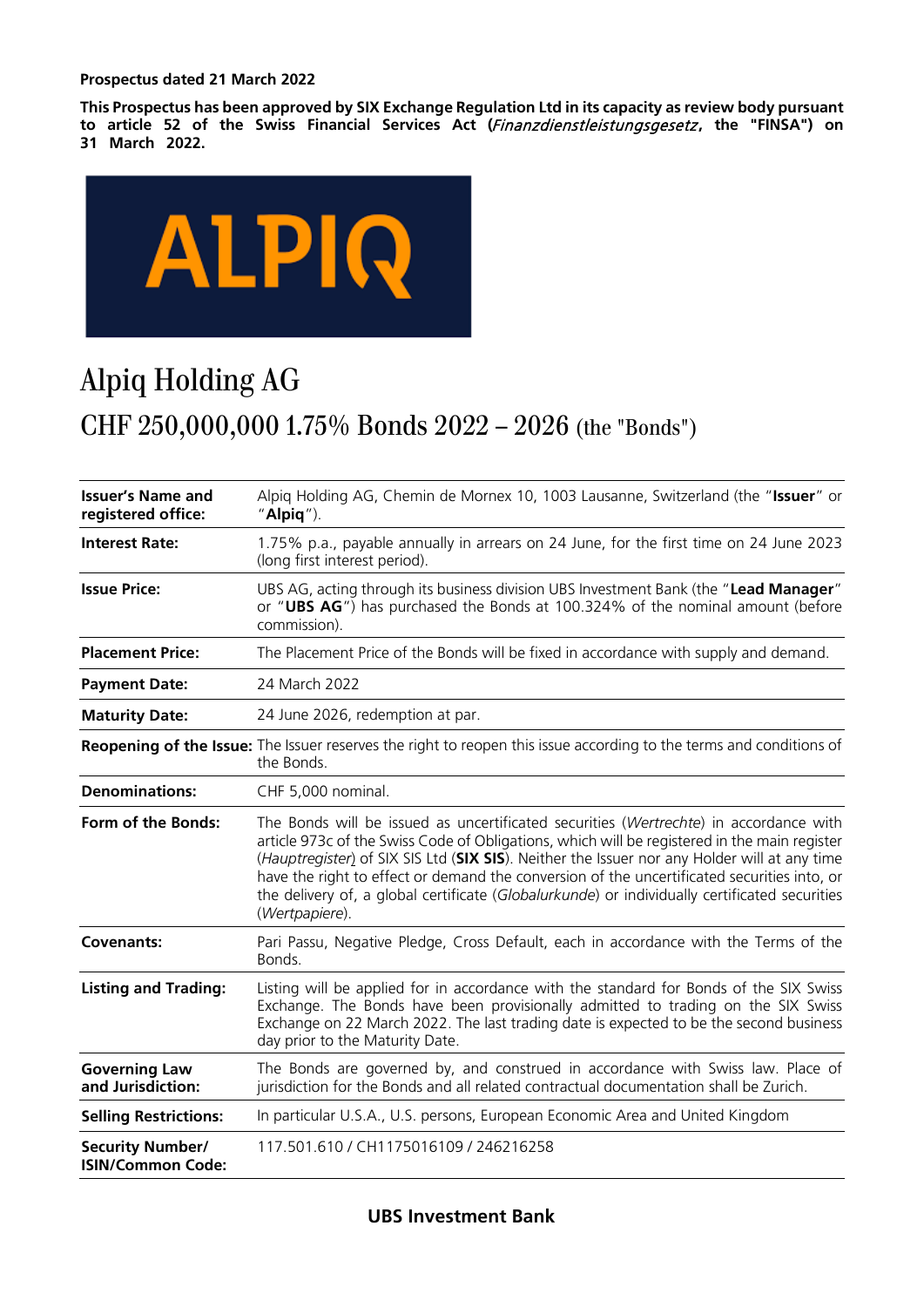### <span id="page-2-0"></span>**IMPORTANT INFORMATION**

**This Prospectus will not be updated for any developments that occur after its date. In particular, this Prospectus is not required to be updated as of the date of any approval by the Review Body. Consequently, neither the delivery of this Prospectus nor the offering, sale or delivery of any Bonds shall in any circumstances imply that the information contained herein concerning the Issuer is correct at any time subsequent to the date hereof or that any other information supplied in connection with the issue of the Bonds is correct as of any time subsequent the date indicated in the document containing the same.**

This Prospectus has been prepared by the Issuer solely for use in connection with the offering of the Bonds and for the admission to trading and listing of the Bonds on the SIX Swiss Exchange. The Issuer has not authorized the use of this Prospectus for any other purpose.

#### **The Lead Manager**

The Lead Manager has not verified the information contained herein. Additionally, no representation, warranty or undertaking, express or implied, is made and no responsibility or liability is accepted by the Lead Manager as to the accuracy or completeness of the information contained or incorporated by reference herein or any other information provided by the Issuer in connection with the Bonds.

To the fullest extent permitted by law, the Lead Manager accepts no responsibility whatsoever for the contents of this Prospectus or for any other statement, made or purported to be made by the Lead Manager or on its behalf in connection with the Issuer or the issuance, offering and admission to trading or listing of the Bonds. The Lead Manager accordingly disclaims all and any liability whether arising in tort or contract or otherwise (save as referred to above) that it might otherwise have in respect of this Prospectus or any such statement.

The Lead Manager and certain of its respective affiliates have provided, and/or may provide in the future, investment banking, commercial banking, advisory and other financial services for the Issuer and its affiliates in the ordinary course of business for which it has received and will receive customary fees and reimbursement of expenses.

Furthermore, in the ordinary course of their business activities, the Lead Manager and its respective affiliates may make or hold a broad array of investments and actively trade debt and equity securities (or related derivative securities) and financial instruments (which may include bank loans and/or credit default swaps) for its own account and for the accounts of its customers and may, at any time, hold long or short positions in such investments and securities. Such investment and securities activities may involve the securities and/or instruments of the Issuer. The Lead Manager and its respective affiliates may also make investment recommendations and/or publish or express independent research views in respect of such securities or instruments and may at any time hold (for its own account or for the account of its customers), or recommend to clients that they acquire, long and/or short positions in such securities and instruments.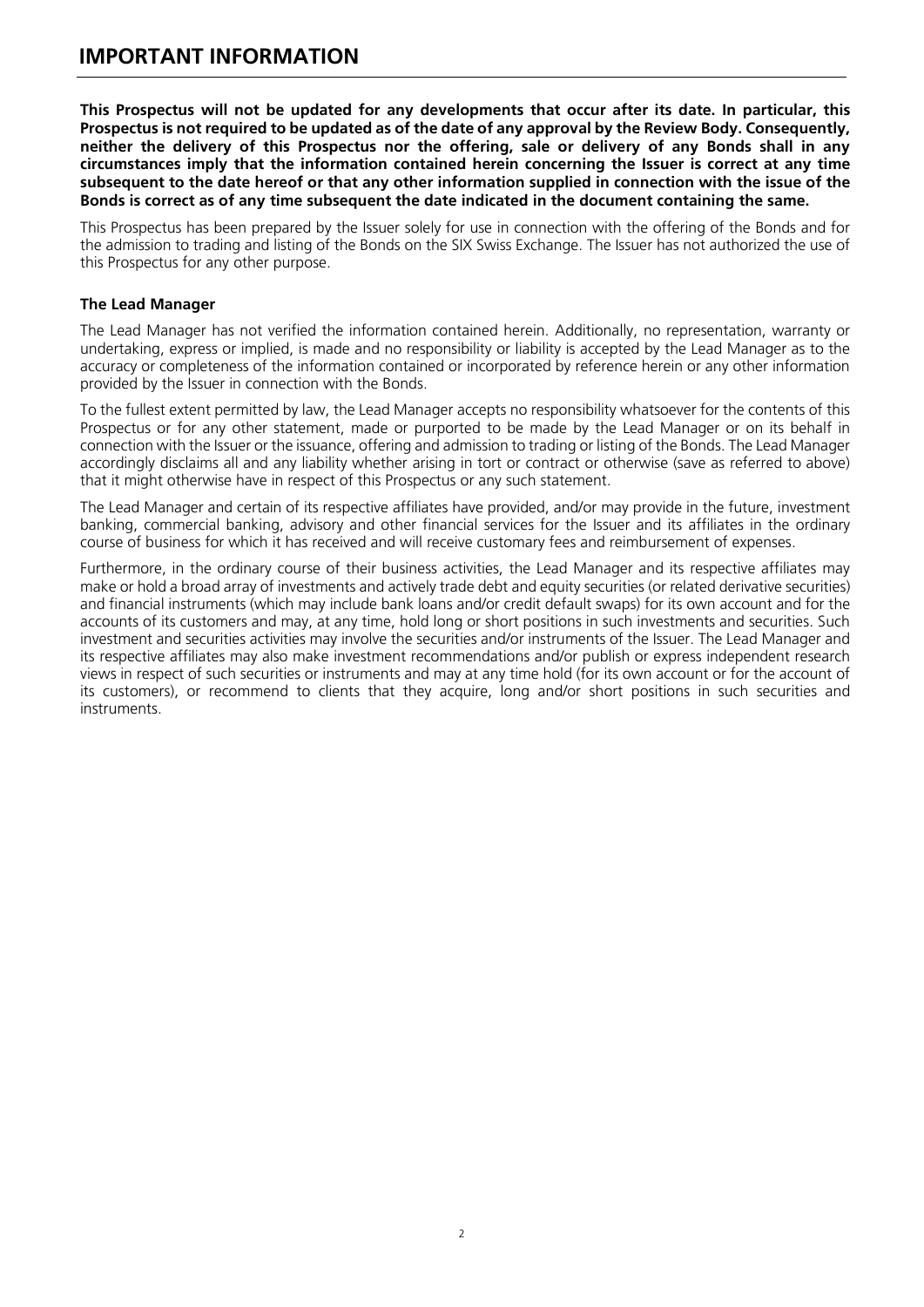<span id="page-3-0"></span>**The following summary (the "Summary") is to be understood as an introduction to the prospectus and is qualified in its entirety by, and should be read in conjunction with, the more detailed information appearing elsewhere in this Prospectus, including the discussion under "Risk Factors" and the financial information, which are included elsewhere in this Prospectus.** 

**Investors are required to base their investment decision on the information in the prospectus in its entirety and not on the Summary.**

**Liability for the Summary is limited to cases where the information contained therein is misleading, inaccurate or inconsistent when read together with the other parts of the prospectus.**

#### **A. Information on the Issuer**

| Issuer's Name, registered office<br>and legal form | Holding AG, is a corporation with limited liability<br>Alpia<br>(Aktiengesellschaft) under Swiss law in accordance with art. 620 et seg.<br>of the Swiss Code of Obligations. |
|----------------------------------------------------|-------------------------------------------------------------------------------------------------------------------------------------------------------------------------------|
|                                                    | Its registered office is at Chemin de Mornex 10, 1003 Lausanne,<br>Switzerland.                                                                                               |
| Legal Entity Identifier ("LEI") of the Issuer      | 5299006COKGB66PUHW42                                                                                                                                                          |
| Auditor / Auditor Supervision of the Issuer        | The auditor of the Issuer is Ernst & Young, Maagplatz 1, 8010 Zurich,<br>Switzerland (the "Auditor").                                                                         |
|                                                    | The Auditor is supervised by, and registered with, the Swiss Federal<br>Audit Oversight Authority (FAOA), and its register number currently is<br>500646.                     |

#### **B. Information on the Terms of the Bonds**

| Nature of the Bonds                      | Public fixed rate bonds                                                                                                                                                                                                                                                                                                                                                                                                                                                                                    |
|------------------------------------------|------------------------------------------------------------------------------------------------------------------------------------------------------------------------------------------------------------------------------------------------------------------------------------------------------------------------------------------------------------------------------------------------------------------------------------------------------------------------------------------------------------|
| Volume                                   | CHF 250,000,000                                                                                                                                                                                                                                                                                                                                                                                                                                                                                            |
| Payment Date                             | 24 March 2022                                                                                                                                                                                                                                                                                                                                                                                                                                                                                              |
| Maturity Date                            | 24 June 2026, redemption at par                                                                                                                                                                                                                                                                                                                                                                                                                                                                            |
| Interest Rate and Interest Payment Dates | The Bonds bear interest at a fixed rate of 1.75% p.a., payable annually<br>in arrears on 24 June of each year, for the first time on 24 June 2023<br>(long first interest period).                                                                                                                                                                                                                                                                                                                         |
| Denomination                             | CHF 5,000 nominal.                                                                                                                                                                                                                                                                                                                                                                                                                                                                                         |
| Status                                   | Senior unsecured debt                                                                                                                                                                                                                                                                                                                                                                                                                                                                                      |
| Form of the Bonds                        | The Bonds will be issued as uncertificated securities (Wertrechte) in<br>accordance with article 973c of the Swiss Code of Obligations, which<br>will be registered in the main register (Hauptregister) of SIX SIS Ltd (SIX<br>SIS). Neither the Issuer nor any Holder will at any time have the right to<br>effect or demand the conversion of the uncertificated securities into, or<br>the delivery of, a global certificate (Globalurkunde) or individually<br>certificated securities (Wertpapiere). |
| Reopening of the Issue                   | The Issuer reserves the right to reopen this issue according to the terms<br>and conditions of the Bonds.                                                                                                                                                                                                                                                                                                                                                                                                  |
| Covenants                                | Pari Passu, Negative Pledge, Cross Default, each in accordance with the<br>Terms of the Bonds.                                                                                                                                                                                                                                                                                                                                                                                                             |
| Principal Paying Agent                   | UBS AG                                                                                                                                                                                                                                                                                                                                                                                                                                                                                                     |
| Governing Law and Jurisdiction           | The Bonds are governed by, and construed in accordance with Swiss<br>law. Place of jurisdiction for the Bonds and all related contractual<br>documentation shall be Zurich.                                                                                                                                                                                                                                                                                                                                |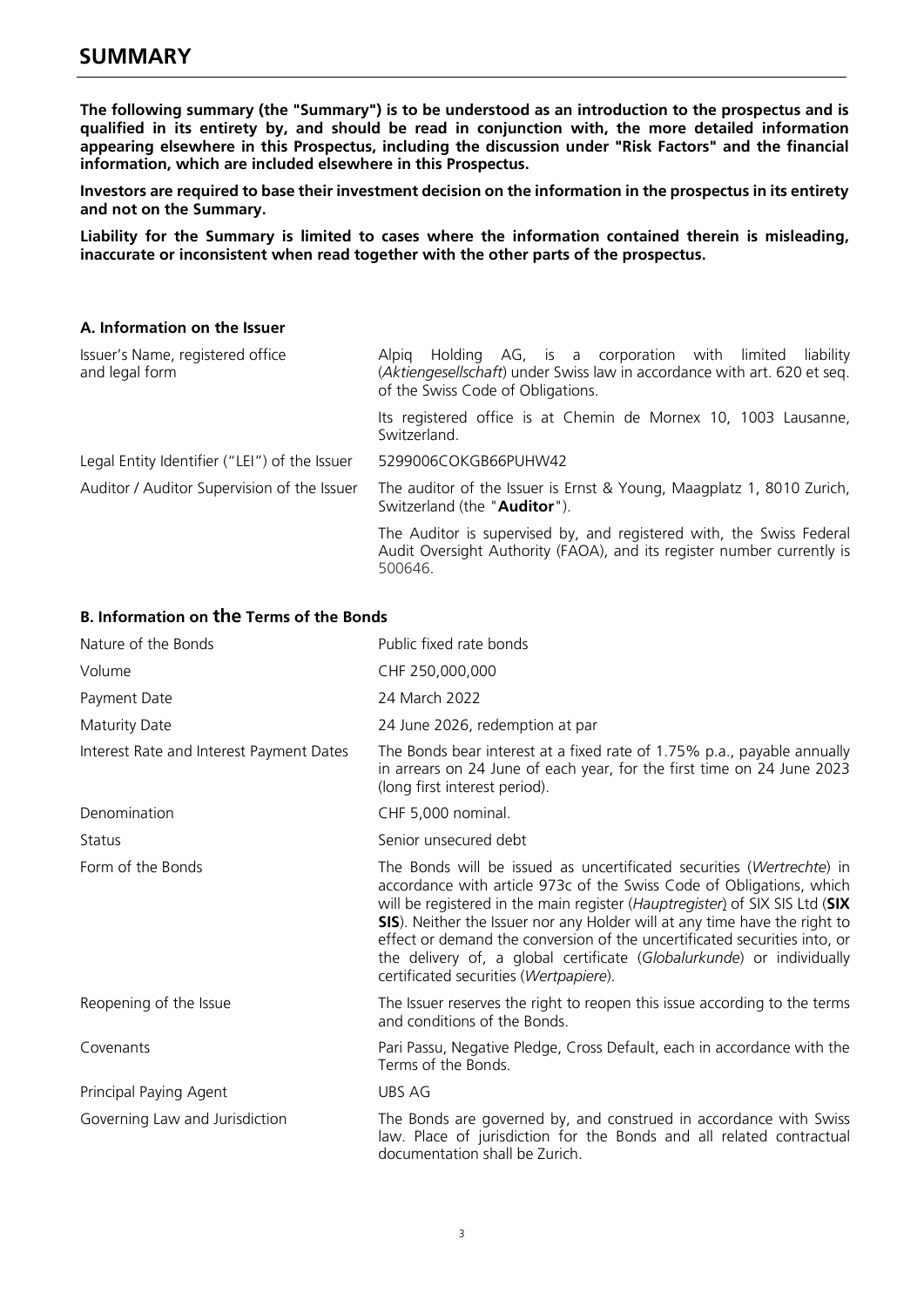### **C. Information on the Offering**

| Public Offer                       | The Bonds will be offered to prospective investors by way of (i) a public<br>offering in Switzerland, and (ii) private placements in certain jurisdictions<br>outside of Switzerland, other than the United States or other<br>jurisdictions where an offering would be prohibited by applicable law. |
|------------------------------------|-------------------------------------------------------------------------------------------------------------------------------------------------------------------------------------------------------------------------------------------------------------------------------------------------------|
| Issue Price                        | 100.324% of the aggregate nominal amount of the Bonds (before<br>commissions)                                                                                                                                                                                                                         |
| <b>Placement Price</b>             | The Placement Price of the Bonds will be fixed in accordance with supply<br>and demand.                                                                                                                                                                                                               |
| Clearing and Settlement            | SIX SIS Ltd                                                                                                                                                                                                                                                                                           |
| Net Proceeds / Use of Net Proceeds | The net proceeds of the Bonds, being the amount of CHF 250,055,000<br>(the " <b>Net Proceeds</b> ") will be used by the Issuer for its corporate<br>purposes, including but not limited for refinancing purposes.                                                                                     |
| Swiss Security Number              | 117.501.610                                                                                                                                                                                                                                                                                           |
| <b>ISIN</b>                        | CH1175016109                                                                                                                                                                                                                                                                                          |
| Common Code                        | 246216258                                                                                                                                                                                                                                                                                             |
| Selling Restrictions               | In particular U.S.A., U.S. persons, European Economic Area and United<br>Kingdom                                                                                                                                                                                                                      |
| Lead Manager                       | UBS AG                                                                                                                                                                                                                                                                                                |

#### **D. Information on the Admission to Trading and Listing**

| Swiss Trading Venue              | SIX Swiss Exchange                                                                                                                                                                                                |
|----------------------------------|-------------------------------------------------------------------------------------------------------------------------------------------------------------------------------------------------------------------|
| Admission to Trading and Listing | The Bonds have been provisionally admitted to trading on the SIX Swiss<br>Exchange as of 22 March 2022. The last trading day of the Bond is<br>expected to be the second business day prior to the Maturity Date. |
|                                  | Listing will be applied for in accordance with the standard for Bonds of<br>the SIX Swiss Exchange.                                                                                                               |

### **E. Information on Prospectus Approval**

| Swiss Review Body            | SIX Exchange Regulation Ltd, Hardturmstrasse 201, 8005 Zurich,<br>Switzerland                                                                            |  |
|------------------------------|----------------------------------------------------------------------------------------------------------------------------------------------------------|--|
| Prospectus Date and Approval | This Prospectus is dated 21 March 2022, and has been approved by the<br>Swiss Review Body on the date appearing on the cover page of this<br>Prospectus. |  |
|                              | This Prospectus will not be updated for any developments that occur<br>after its date. In particular, this Prospectus is not required to be updated      |  |

as of the date of the approval by the Swiss Review Body**.**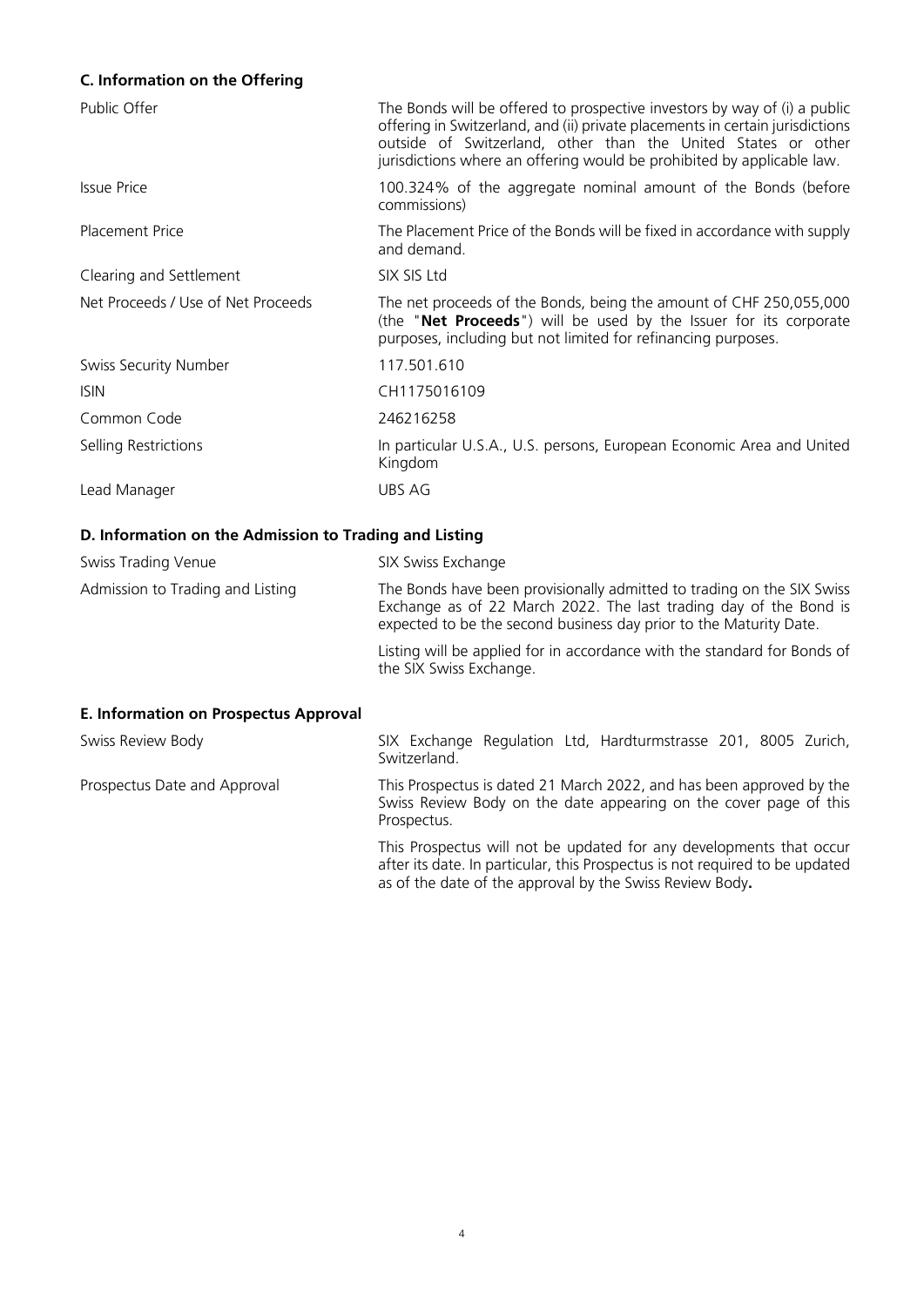### <span id="page-5-0"></span>**SELLING RESTRICTIONS**

The Lead Manager warrants and agrees that it will comply with the following selling restrictions:

#### **General**

Save for having listed the Bonds at the SIX Swiss Exchange Ltd, no action has been or will be taken in any jurisdiction by the Issuer or the Lead Manager that would permit a public offering of the Bonds, or possession or distribution of any offering material in relation thereto, in or from any country or jurisdiction where action for that purpose is required. In addition to the specific selling restrictions set out below, each of the Issuer and the Lead Manager undertakes to comply with all applicable laws and regulations in each country or jurisdiction in which, it purchases or in or from which it offers, sells or delivers the Bonds or has in its possession or distributes any offering material in respect of the Bonds, in all cases at its own expense.

#### **United States of America and United States Persons**

A) The Bonds have not been and will not be registered under the U.S. Securities Act of 1933, as amended (the "**Securities Act**"), and may not be offered or sold within the United States of America or to or for the account or benefit of U.S. persons except pursuant to an exemption from, or in a transaction not subject to, the registration requirements of the Securities Act.

The Issuer and the Lead Manager have offered or sold the Bonds, and will offer and sell the Bonds (i) as part of their distribution at any time and (ii) acquired otherwise until 3 May 2022 (40 days after the Payment Date) (the "**Restricted Period**"), only in accordance with Rule 903 of Regulation S under the Securities Act.

Accordingly, neither the Issuer, the Lead Manager and their affiliates nor any persons acting on their behalf have engaged or will engage in any selling efforts directed to the United States with respect to the Bonds, and they have complied and will comply with the offering restrictions requirement of Regulation S. The Lead Manager has agreed that, at or prior to confirmation of sale of the Bonds, it will have sent to each distributor, dealer or person receiving a selling concession, fee or other remuneration that purchases Bonds from them during the Restricted Period, a notice to substantially the following effect:

"The Bonds covered hereby have not been registered under the U.S. Securities Act of 1933 (the "**Securities Act**") and may not be offered or sold within the United States of America or to, or for the account or benefit of U.S. persons (i) as part of their distribution at any time and (ii) otherwise acquired until 3 May 2022 except in either case in accordance with Regulation S under the Securities Act. Terms used above have the meanings given to them by Regulation S."

Terms used in this paragraph (A) have the meanings given to them by Regulation S under the Securities Act.

B) The Lead Manager represents, warrants and agrees that it has not entered and will not enter into any contractual arrangement (other than this Agreement) with respect to the distribution or delivery of the Bonds, except with their affiliates or with the prior written consent of the Issuer.

#### **European Economic Area**

In relation to each Member State of the European Economic Area (the "**EEA**") (each, a "**Member State**"), the Lead Manager has represented and agreed, that it has not made and will not make an offer of Bonds which are the subject of the Bonds to the public in that Member State except that it may make an offer of such Bonds to the public in that Member State:

- (a) at any time to any legal entity which is a qualified investor as defined in the Regulation (EU) 2017/1129 (the "**Prospectus Regulation**");
- (b) at any time to fewer than 150 natural or legal persons (other than qualified investors as defined in the Prospectus Regulation), subject to obtaining the prior consent of the Lead Manager; or
- (c) at any time in any other circumstances falling with Article 1(4) of the Prospectus Regulation,

provided that no such offer of Bonds referred to in (a) to (c) above shall require the Issuer or the Lead Manager to publish a prospectus pursuant to Article 3 of the Prospectus Regulation, or supplement a prospectus pursuant to Article 23 of the Prospectus Regulation.

For the purposes of this provision, the expression an "offer of Bonds to the public" in relation to any Bonds in any Member State means the communication in any form and by any means of sufficient information on the terms of the offer and the Bonds to be offered so as to enable an investor to decide to purchase or subscribe for the Bonds.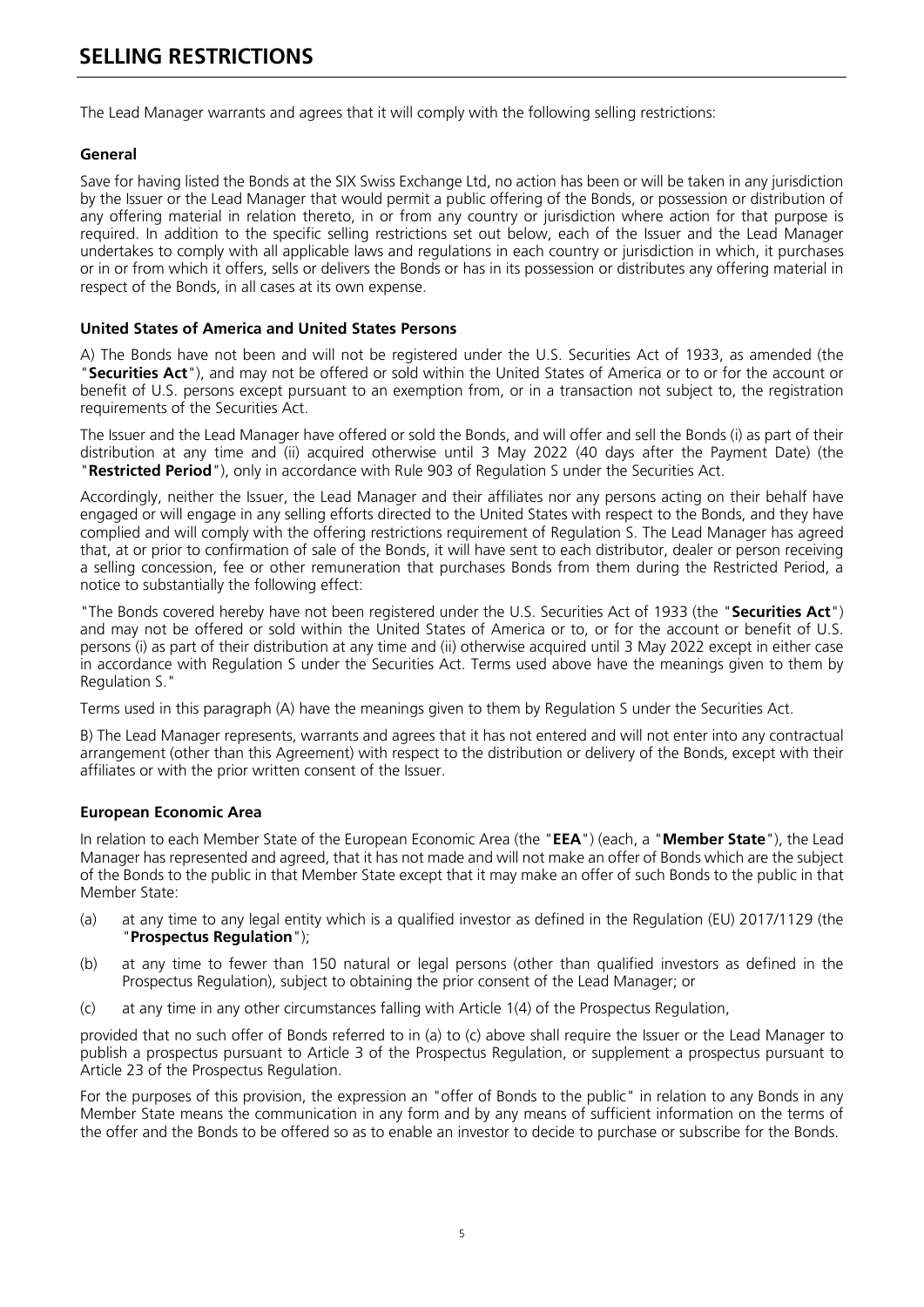#### **United Kingdom**

In relation to the United Kingdom (the "**UK**"), the Lead Manager has represented and agreed that it has not made and will not make an offer of Bonds to the public in the UK except that it may make an offer of such Bonds to the public in the UK:

- (a) at any time to any legal entity that is a qualified investor as defined in the Prospectus Regulation as it forms part of domestic law by virtue of the European Union (Withdrawal) Act 2018 (the "**EUWA**");
- (b) at any time to fewer than 150 natural or legal persons (other than qualified investors as defined in the Prospectus Regulation) as it forms part of domestic law by virtue of the EUWA) in the UK subject to obtaining the prior consent of the Lead Manager; or
- (c) at any time in any other circumstances falling within section 86 of the Financial Services and Markets Act 2000 (the "**FSMA**"),

provided that no such "offer of Bonds to the public" referred to in (a) to (c) above shall require the Issuer or the Lead Manager to publish a prospectus pursuant to section 85 of the FSMA or supplement a prospectus pursuant to Article 23 of the Prospectus Regulation as it forms part of domestic law by virtue of the EUWA.

Each of the Issuer and the Lead Manager has represented and agreed that:

- (i) it has complied and will comply with all applicable provisions of the FSMA with respect to anything done by it in relation to the Bonds in, from or otherwise involving the UK; and
- (ii) it has only communicated or caused to be communicated and it will only communicate or cause to be communicated any invitation or inducement to engage in investment activity (within the meaning of section 21 of the FSMA) received by it in connection with the issue or sale of any Bonds in circumstances in which section 21(1) of the FSMA would not, if the Issuer was not an authorized person, apply to the Issuer.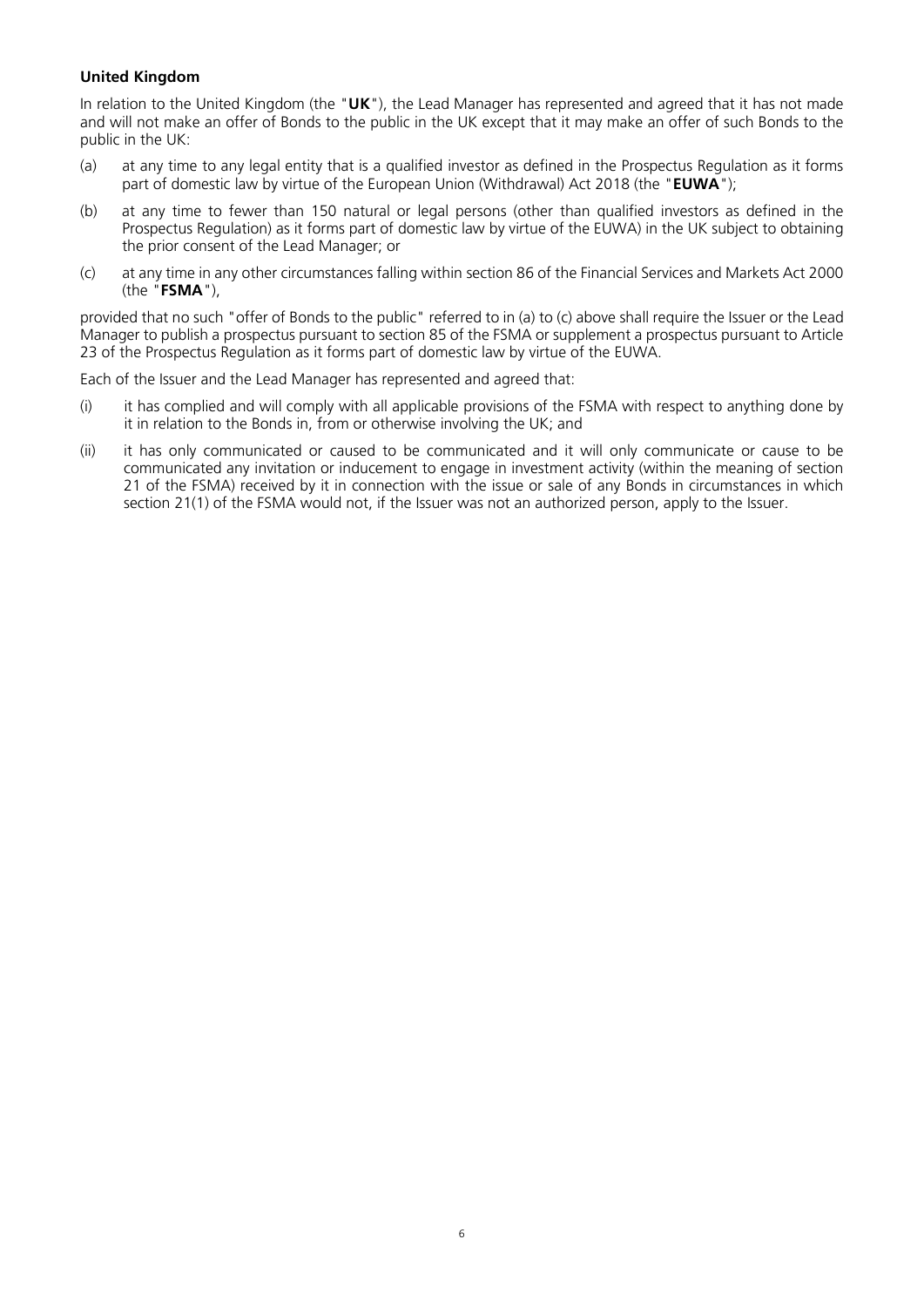### <span id="page-7-0"></span>**FORWARD LOOKING STATEMENTS**

This Prospectus contains or incorporates by reference statements that constitute forward-looking statements. Such forward-looking statements may include, without limitation, statements relating to the current prospects, expectations, estimates, plans, strategic aims, vision statements, and projections of the Issuer and are based on information currently available to it. These forward-looking statements involve known and unknown risks, uncertainties, and other factors that may cause the actual results of operations, financial condition, performance or achievements of the Issuer to be materially different from any future results, financial condition, performance or achievements expressed or implied by such forward-looking statements. Terms and phrases such as "will", "believe", "expect", "anticipate", "intend", "plan", "predict", "estimate", "project", "target", "assume", "may" and "could", and variations of these words and similar expressions, are intended to identify prospects and/or other forward-looking statements but are not the exclusive means of identifying such prospects and other statements. The Issuer hereby cautions you that any such prospects, expectations, estimates, plans, strategic aims, vision statements, and projections contained or incorporated by reference in this Prospectus are not historical in nature but are forwardlooking based on information and assumptions the Issuer considers to be reasonable. Such statements are inherently uncertain and subject to a variety of circumstances, many of which are beyond the Issuer's control and could cause actual results to differ materially from what the Issuer anticipates. Due to the uncertainty of future developments, to the fullest extent permitted by applicable law, neither the Issuer nor the Lead Manager assume any liability in respect to or in connection with such prospects or other forward-looking statements contained or incorporated by reference herein.

Neither the Issuer nor the Lead Manager undertake an obligation to update any prospects or forward-looking statements after the date hereof, even if new information, future events or other circumstances have made them incorrect or misleading.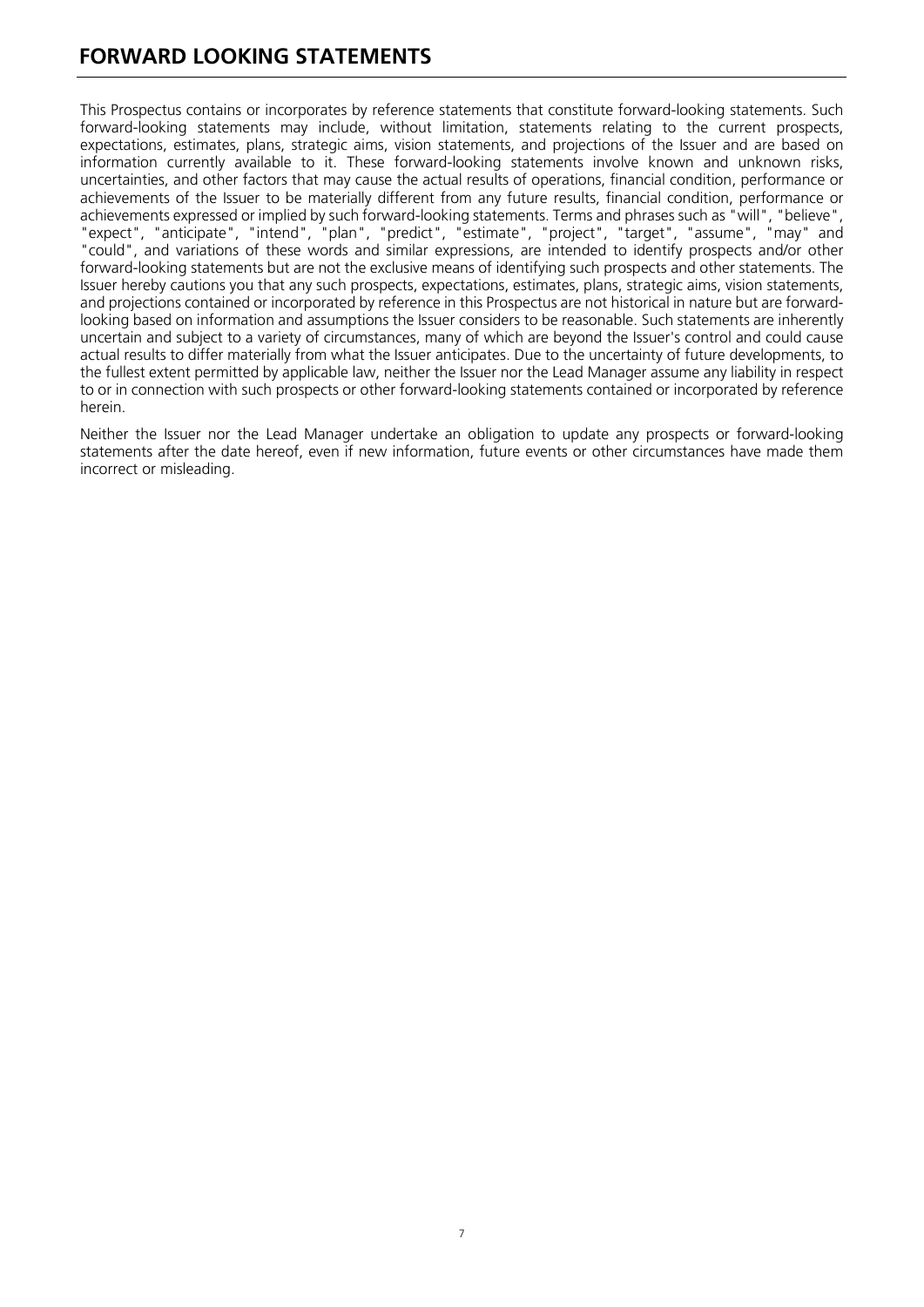## <span id="page-8-0"></span>**TABLE OF CONTENTS**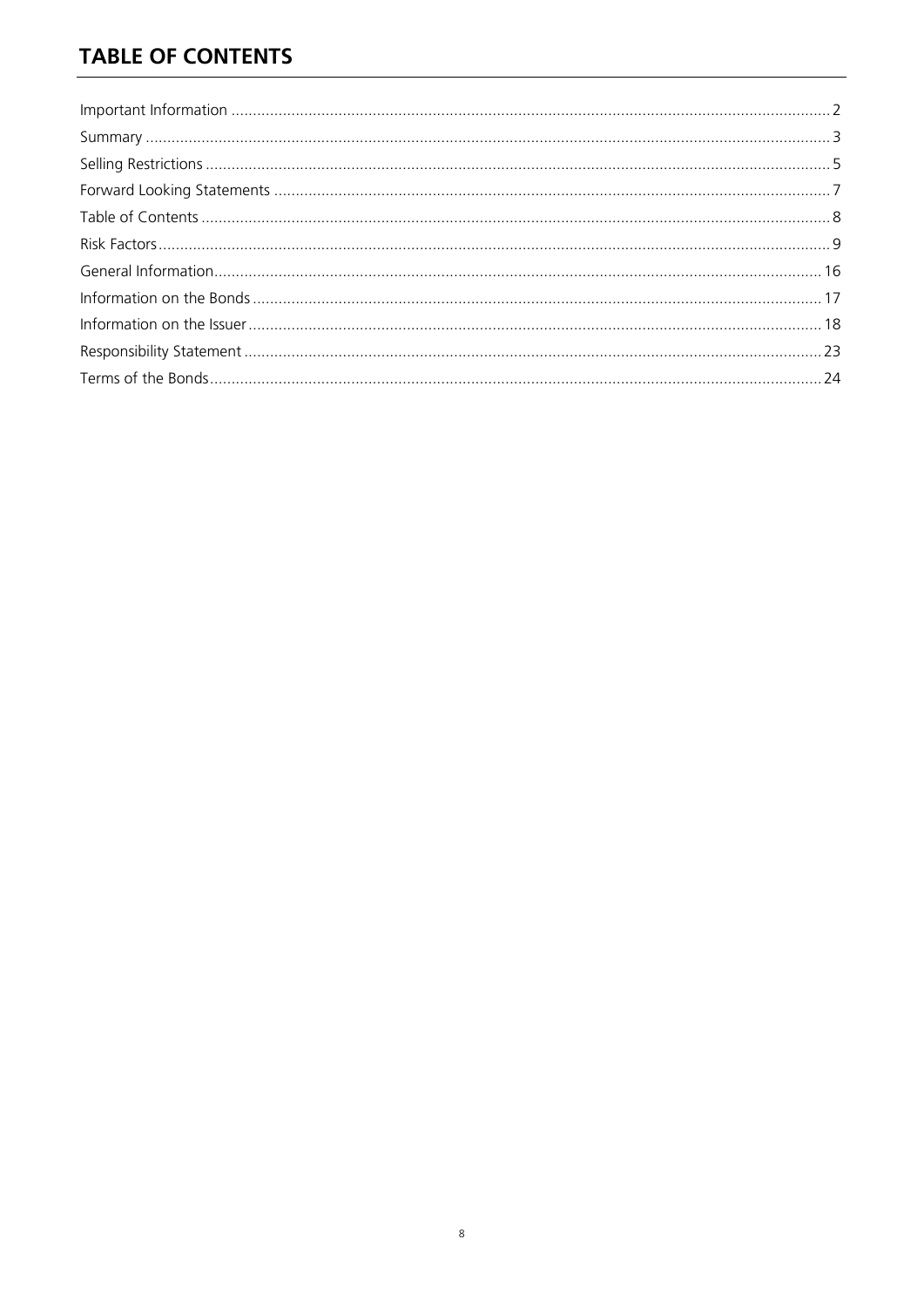<span id="page-9-0"></span>*Prior to making an investment decision, prospective investors in the Bonds should consider carefully, among other things and in light of their financial circumstances and investment objectives, all the information of this Prospectus and, in particular, the risk factors set forth below. Each of the risks highlighted below could have a material adverse effect on the business, operations, financial conditions or prospects of the Issuer, which in turn could have a material*  adverse effect on the amount of principal and interest which investors will receive in respect of the Bonds. In addition, each of the risks highlighted below could adversely affect the trading price of the Bonds or the rights of investors *under the Bonds and, as a result, investors could lose some or all of their investment. This section is not intended to*  be exhaustive and prospective investors should make their own independent evaluation of all risk factors, consult *their respective financial and legal advisors and also read the detailed information set out elsewhere in this Prospectus. Other risks and uncertainties unknown to the Issuer or considered insignificant at this time could equally have a material adverse effect on the business, operations, financial conditions or prospects of the Issuer.* 

*In this section "Risk Factors", references to Alpiq, the Group and/or Alpiq's business are also referring to associated, not fully consolidated entities in which Alpiq, directly or indirectly, holds a material participation, unless the context suggests otherwise.*

*The order in which the following risks factors are presented is not an indication of the likelihood of their occurrence or their importance.*

#### **Risk Factors relating to the Issuer**

#### Counterparty risk

There is a risk that one or more counterparties may be unable to meet their payment, purchase or delivery obligations to Alpiq for unforeseeable reasons. This could result in partial or total default on receivables for deliveries already made or services already rendered from electricity or commodity transactions, other services rendered or receivables from financial service providers. Such a default could have a direct impact on Alpiq's liquidity position. In the event of non-fulfilment of payment, purchase or delivery obligations, there is a risk that replacement transactions will have to be made on the market at more disadvantageous prices. This could have a material adverse effect on Alpiq's business, cash flows, results of operations, financial condition or prospects.

#### Market price risk

Alpiq owns and operates electricity generation plant both in Switzerland and within the EU as well as supplies customers' energy needs in key markets. These operations deliver revenue streams which are variable and depend principally on the prevailing market conditions, in particular the wholesale market prices for electricity, gas and other fuels. The Group's main activities are, to a smaller extent, exposed to emissions certificates markets (EUAs, etc) as well as to foreign exchange and interest rates. These risks are monitored on an ongoing basis and managed using derivative financial instruments.

Alpiq is exposed to energy price risks, i.e., the price risk of electricity and commodities. Energy price risks refer to potential price fluctuations that could have an adverse impact on the Group. They can arise from factors such as geopolitical events (see "Risk Factors – Risk Factors relation to the Issuer" – "Geopolitical risk"), variations in price volatility, market price movements or changing correlations between markets and products. Alpiq operates in various markets in Switzerland and abroad, buying or selling electricity, energy sources or carbon certificates in spot, forward or derivative markets. These trading markets may be subject to unforeseen price fluctuations.

Energy liquidity risks also belong to energy price risks, i.e., the need to settle its cash obligations arising from both its core business, customer activities and hedging programs, with settlement-timing differences between the Group's assets and liabilities. They also occur when an open energy position cannot be closed out or can only be closed out on very unfavorable terms due to a lack of market prices. Future own use energy transactions are normally not reported as financial instruments. Energy transactions are also conducted as part of the program to optimize Alpiq's power plant portfolio. A large proportion of the replacement values for energy derivatives shown in the consolidated financial statements of Alpiq are attributable to optimization positions, with positive and negative replacement values generally cancelling each other out (for further information on the liquidity risk from derivative financial instruments and the cash inflows and outflows from contracts with positive and negative replacement values, see the table "Maturity analysis of financial liabilities and derivative financial instruments" in Alpiq Annual Report, p. 72 (Note 3.1 Financial risk management – Liquidity risk – 2021: Maturity analysis of financial liabilities and derivative financial instruments)). Alpiq also engages in energy derivatives trading. The energy derivatives concluded by the Group are usually forward contracts. The fair values are calculated on the basis of the difference between the contractually fixed forward prices and current forward prices applicable at the respective reporting dates.

Alpiq is further exposed to fluctuations in foreign exchange rates. Alpiq has assets, liabilities, income and expenses denominated in foreign currencies. All positions denominated in foreign currencies are exposed to foreign exchange risk with respect to CHF. A change in foreign currencies against CHF directly affects the valuation of these positions in CHF.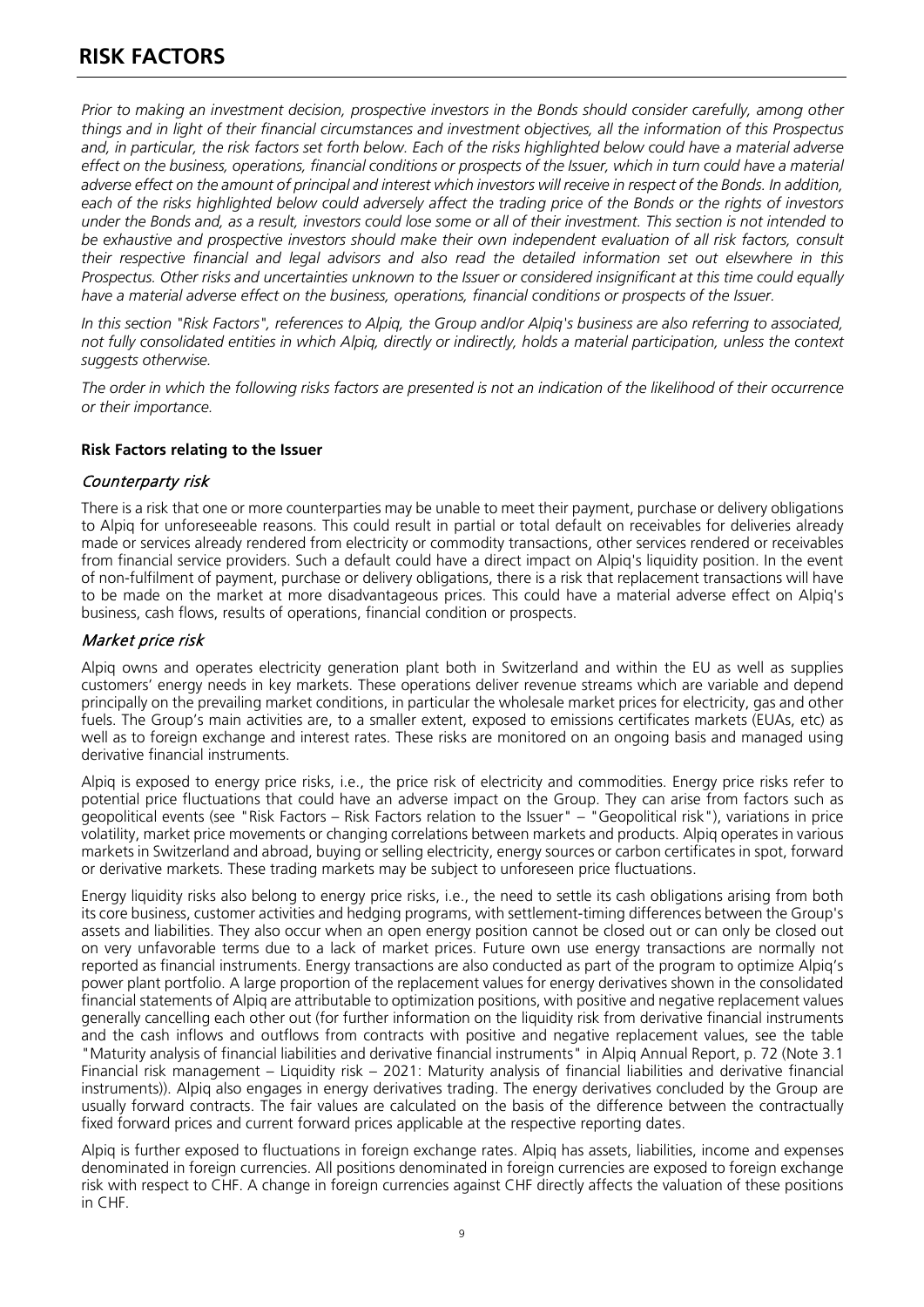Alpiq is also exposed to interest rate risk. The risks arising from volatility in interest rates relate to the interest-bearing financial assets and liabilities of Alpiq. According to the Group's financial risk policy, liquidity is invested for a maximum of two years. The funding required for the business is obtained on a long-term basis at fixed interest rates. As per 31 December 2021, the duration of the outstanding bonds was less than two years. Financing instruments with variable interest rates, particularly those that are long-term, are generally hedged by means of interest rate swaps. This means that a change in interest rates applied to interest-bearing assets has an impact on financial income.

Sustained adverse changes in electricity or commodity prices, exchange rates against CHF or unfavourable changes in interest rates or the materialization of energy liquidity risks could have a material negative impact on Alpiq's ongoing business, cash flows, results of operations, financial condition or prospects, or affect the recoverability of its assets, potentially triggering an impairment loss.

The sensitivity of market risks to Alpiq's financial results are illustrated in Alpiq Annual Report 2021, p. 74 (Note 3.1 Financial risk management – Market risk – Sensitivity analysis).

#### Liquidity risk

In European energy trading, a significant portion of the receivables are offset and settled on specified dates each month (netting). This reduces the peaks in liquidity requirements.

Margin agreements are commonly used on energy commodity exchanges and among energy traders to reduce counterparty risk. Consequently, Alpiq has to provide or can demand significant collateral in the form of liquidity or bank guarantees due to energy price movements. In addition, they can result in significant changes in liquidity, as both Alpiq and its counterparties are in most cases contractually entitled to replace cash collateral with bank guarantees in the short term and vice versa.

More specifically, Alpiq uses derivatives to hedge energy contracts against price swings and to lock-in margins of its future energy production. This typically involves selling futures linked to wholesale power prices and traded on energy exchanges. If wholesale power prices soar, Alpiq incurs losses on these futures, requiring Alpiq to make margin payments to brokers, exchanges and other counterparties. Margin calls to reduce counterparty risk are common on energy exchanges and among energy traders, which can rise to significant amounts of receivables or liabilities in the short term due to energy price movements.

When the power is delivered by Alpiq the margin is returned and these losses will be offset once the energy is sold. However, higher energy prices lead to temporarily higher margining and thus liquidity requirements. In the intervening period margin calls can place significant liquidity strain on Alpiq, which is dependent on its own liquidity and credit lines from banks to fund these margin calls. At the same time, higher power prices increase the value of Alpiq's underlying power generation portfolio. Therefore, Alpiq's structural earnings prospects are not adversely impacted by higher power prices.

In addition, significant liquidity changes may also occur because both Alpiq and counterparties in many cases have the contractual right to replace cash collaterals provided with a bank guarantee at short notice, and vice versa.

Liquidity, or immediate access to funds, is essential to the Group's business (e.g., in case of margin calls). Liquidity risk is the risk that the Group is unable to meet its payment obligations when due, or that it is unable, on an ongoing basis, to borrow funds in the market on an unsecured or secured basis at an acceptable price to fund actual or proposed commitments. If the liquidity risk materializes, the Group may not have sufficient funds available to maintain or increase its trading activities, meet margin requirements, grow its industrial activities as planned or take advantage of other opportunities that may arise in its trading or industrial activities.

Additionally, access to secured or unsecured bank guarantee or credit lines is also essential to the Group's business. An inability to issue required bank guarantees to counterparties could have a material adverse effect on the Group's liquidity. In the last couple of months, the increase of absolute levels and of volatility of energy prices had the effect that market participants (including the Group) who have entered into futures and forward transactions in connection with their energy trading and hedging activities had to post significant collateral margins under such transactions. Depending on the volatility in the market, it may be necessary that further significant margin collateral has to be posted or that significant margin collaterals will be returned back (to the Group). The posting of such collateral margins can have a significant negative effect on the Group's overall liquidity and on the Group's financial condition which in turn could result in the Group not being able anymore to satisfy its payment obligations under the Bonds, other credit agreements or instruments.

A deterioration of the financial markets environment can also result in the Group temporarily lacking access to the required financial resources (e.g., if margin calls need to be satisfied). A deterioration in the financial or liquidity position of the Group may also lead to cancelling of its credit lines, early termination of its credit agreements and debt instruments pursuant to financial covenants contained in underlying agreements and instruments (e.g., due to the material adverse change in the Group's financial position). In the event of a breach of these covenants, the lenders may terminate the credit facilities or agreements, accelerate repayment of the loans or refuse drawdowns under the Group's credit lines. There can be no assurance that the Group will have sufficient funds to repay its loans or meet its other payment obligations (e.g., margin calls) in the event of such termination or acceleration or that it would be able to drawdown under credit lines or otherwise refinance such loans at satisfactory terms. At 31 December 2021, given the deterioration in the financial position of the Group, financial covenants under the syndicated credit facility in the amount of CHF 200 million were suspended by lenders until final maturity on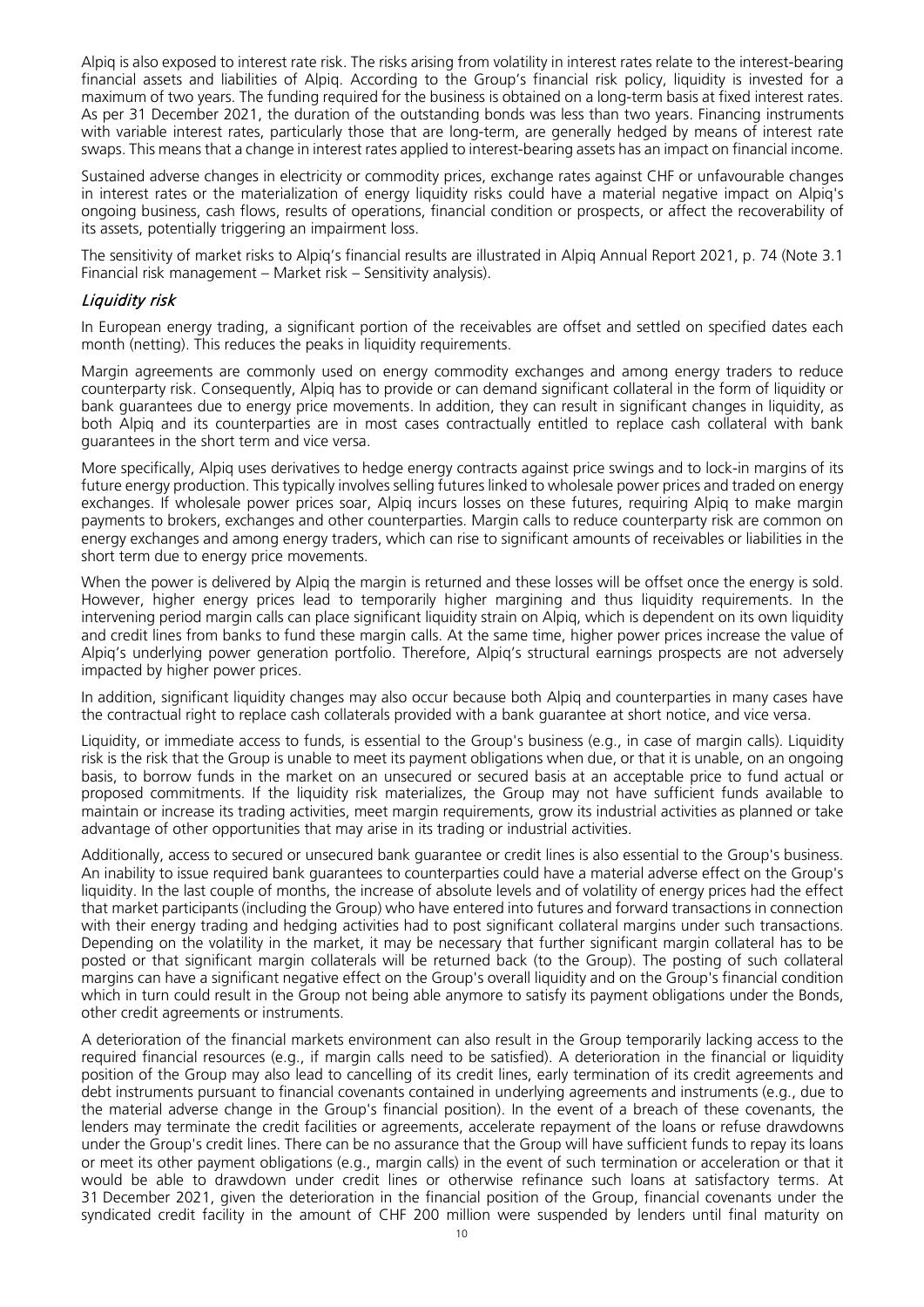31 December 2022 (see Alpiq Annual Report 2021, pp. 68-69 (Note 3.1 Financial risk management – Capital management)).

If Alpiq cannot ensure liquidity and financial flexibility in potentially extreme market conditions or if any other liquidity risk materializes, this could have a material adverse effect on Alpiq's business, cash flows, results of operations, financial condition or prospects and/or could lead to insolvency of Alpiq or any other group company.

#### Risks from participations in nuclear power plants

Alpiq holds stakes in the Gösgen-Däniken AG nuclear power plant and the Leibstadt AG nuclear power plant. These are set up as partner plants with their own operational management. The risks arising from operations are complex, with corresponding potential impacts on the availability of electricity production and costs of the plants. There are also risks associated with the procurement of nuclear fuel and fuel elements, as well as risks associated with the costs of decommissioning and nuclear waste disposal. Furthermore, the owner of a nuclear facility has unlimited liability for nuclear damage that could be caused by its nuclear facility or by the transport or storage of radioactive materials. The occurrence of one or more of such risks could have an adverse effect on the value of the investment, Alpiq's business, cash flows, results of operations, financial condition or prospects.

#### Alpiq is subject to a potential lack of control of its partnerships projects

In the energy sector, it is common to conclude partnership agreements with other energy providers in order to build and operate power plants or found the respective operating companies. Most of Alpiq's power plants are held in partnership with other Swiss or international partners (for details see Alpiq Annual Report 2021, p. 91 (Note 4.3 Investments in partner power plants and other associates)). Consequently, Alpiq holds only a part of the share capital in the majority of its power plants. Control over these companies is exercised through shareholders' agreements. As a result, Alpiq's ability to influence important policy, strategic, business, financial or corporate decisions with respect to such companies may be limited and the interests of other shareholders may differ from Alpiq's interests. Other shareholders may refuse to make additional investments that Alpiq deems necessary or desirable or may prove otherwise unwilling or unable to fulfil their obligations under shareholders', joint venture or other agreements. Furthermore, the approval of other shareholders may be required for Alpiq to receive distributions of funds from the companies. In these situations, Alpiq may find itself confronted with a deadlock when partners disagree or with decisions which conflict with its own interests. This may limit Alpiq's ability to pursue defined strategies and may have a material adverse effect on Alpiq's business, cash flows, results of operations, financial condition or prospects.

#### Interruptions in the business of Alpiq's power plants may lead to a loss of income or need to buy energy on the market

The Group owns and/or operates a wide range of nuclear, hydro, gas and other power plants in Switzerland and abroad. There is a risk that the Group may not be able to meet its energy delivery obligation in full or at all in the event of a power plant outage, blackout or a widespread network incident of considerable scale and may have to procure replacements on the market at higher prices.

Natural disasters, such as storms, floods, earthquakes, landslides, rock falls, etc., may result in damage to Alpiq's power plants and, consequently, jeopardize the performance of its power production or lead to significant cost. In addition, significant climatic changes (such as droughts) could affect Alpiq's activities. In particular, Alpiq's dams are subject to the risk of damage or dam failure caused by major storms or natural disasters. Alpiq maintains measures aimed at addressing such events in compliance with industry standards, and in accordance with requirements imposed by competent government authorities. In the event of a natural disaster, Alpiq will incur additional costs related to the repair of the damage caused by natural disasters and, in turn, suffer a loss of earnings resulting from the interruption to supply or the need to buy energy on the market at unfavorable terms to meet its energy delivery obligations.

Further, the operation of power plants relies on a chain of key mechanical elements. Unexpected failure or breakdown of one or more elements could result in the loss of part or all of the available power in the facility also for a relatively long period of time.

In 2021, the extension of the overhaul of the Leibstadt nuclear power plant ("KKL") delayed the re-start of the plant significantly. Such delay resulted in loss of energy supply by KKL to Alpiq. Similar incidents may occur at any time in the future in any of the power plants operated or owned by Alpiq or in which Alpiq holds a participation.

Any of the aforementioned events, depending on the amount of lost generation capacity and the duration of the generation outage as well the need for procuring replacements, could have a material adverse effect on Alpiq's business, cash flows, results of operations, financial condition or prospects or on its reputation with its customers and all its stakeholders, particularly if the interruption, power outage, blackout or widespread network incident of considerable scale were to be to some extent attributable to the Group.

#### Risks in the event of outages in power transmission grids as well as construction projects

Alpiq does not operate its own power grids but is dependent on their availability for the fulfilment of purchase and supply contracts. Restrictions or even failures of power grids can have a material negative impact on Alpiq's business, cash flows, results of operations, financial condition or prospects.

Power plant projects are complex, resource-intensive and time-consuming. The associated risks can have a material negative impact on Alpiq's business, cash flows, results of operations, financial condition or prospects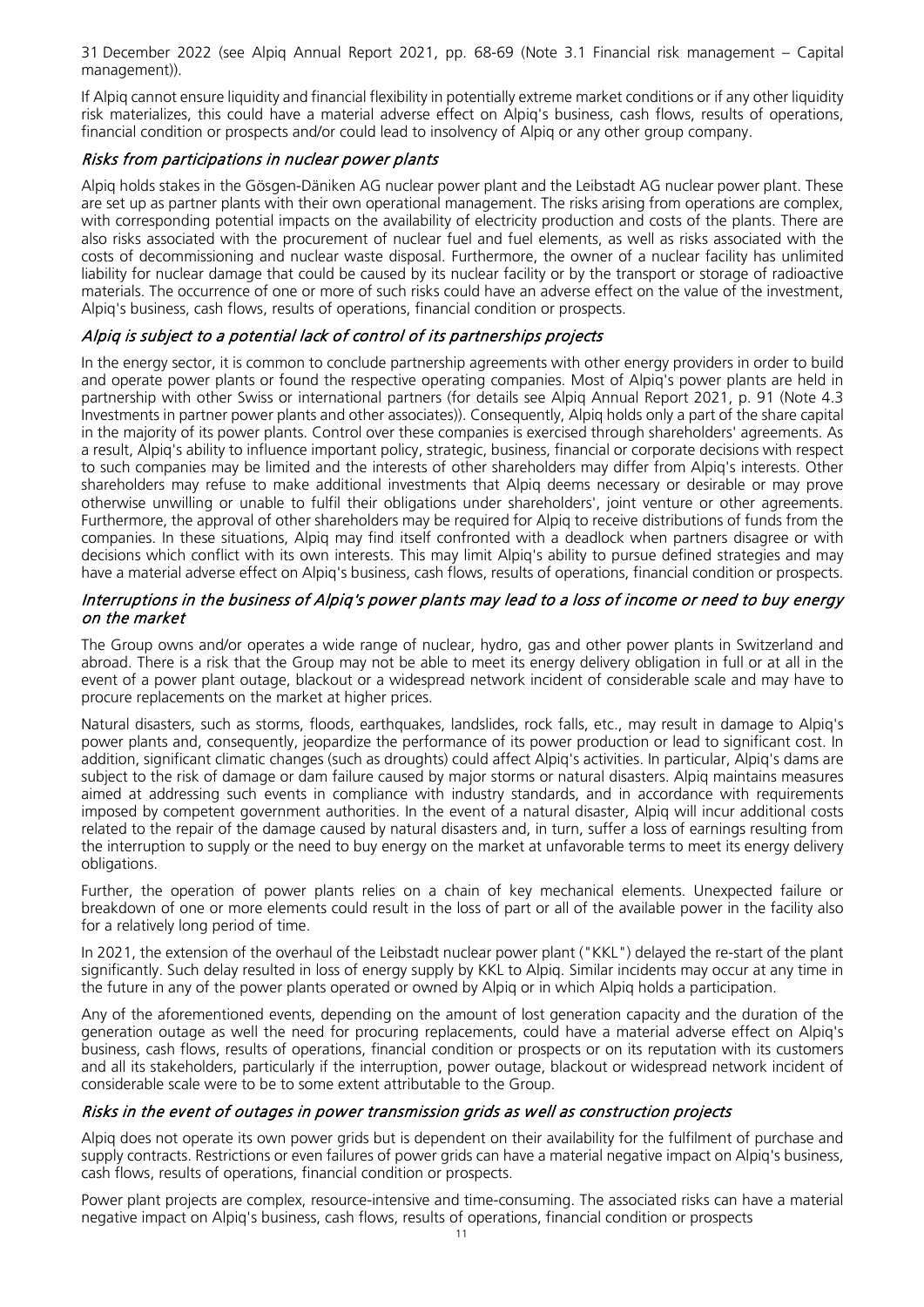#### Geopolitical risks

Alpiq is subject to the risk that geopolitical events (such as the current invasion of Ukraine by Russia) and political uncertainty will disrupt energy markets. Geopolitical events may adversely affect the global economy, the economies of specific nations or regions, energy markets, interest and foreign exchange rates, all of which may have a material negative effect on Alpiq. Geopolitical events may present significant financial and/or operational risks to Alpiq and may negatively impact its ability to have access to the required financial resources and liquidity. In addition, geopolitical events may lead to unforeseen price swings in, and high volatility on, energy markets. Alpiq is exposed to such price swings and high volatility (see "Risk Factors – Risk Factors relation to the Issuer" – "Market price risk" and "Liquidity risk").

Such geopolitical events and political uncertainty could have a material negative impact on Alpiq's ongoing business, cash flows, results of operations, financial condition or prospects.

#### Political, legal and regulatory risks

Switzerland had been negotiating with the EU since 2007 on a bilateral treaty in the electricity sector. The aim of the treaty was to regulate cross-border electricity trading and secure access to the European electricity market. In May 2021, these negotiations failed. An electricity agreement between Switzerland and the EU would facilitate the marketing of the Group's production capacities across borders. Without an intergovernmental agreement, third countries are excluded from participating in EU trading platforms; inter alia, access to intra-day trading, day-ahead trading and trading for balancing energy grids would be negatively affected. Overall, the absence of such a bilateral treaty between Switzerland and the EU could have a negative impact on Alpiq's access to the European electricity markets (including electricity trading). Without an electricity treaty, Alpiq can no longer participate on an equal basis in various market platforms. The lack of legal protection of access to the EU electricity market could also lead to higher economic costs and uncertainties regarding the stability of Switzerland's network and supply security. This can affect directly or indirectly the Group's ability to operate and could materially and adversely affect its business, cash flows, results of operations, financial condition or prospects.

The legal and regulatory provisions governing nuclear power plants are extensive and detailed, and changes can have a wide-ranging impact on nuclear power plants. In addition, political and regulatory decisions may result in the lifetime of a nuclear power plant or its operation being limited or restricted for political reasons, which may lead to substantial financial losses for the nuclear power plant investments.

Alpiq's operations in a variety of jurisdictions expose the group to various legal risks. These mainly comprise risks arising from threatened or pending legal proceedings with regard to contract and price adjustments in connection with long-term supply or sales contracts, energy law and regulatory issues, licensing matters as well as supplier disputes.

Alpiq is subject to the laws and regulations of all countries in which it conducts business, trades financial instruments or otherwise has exposure. These laws and regulations are complex in many cases and are subject to the risk of renewal, amendment or modification. Potential changes to existing laws or regulations could significantly increase Alpiq's administrative burdens and result in higher costs and/or lower revenues.

Alpiq has substantial trading activities in Eastern Europe, namely in the Czech Republic, Hungary and Bulgaria. Political interventions present Alpiq's operations with various political risks and uncertainties and its activities depend on the economic stability of the respective countries.

If any of the political, legal or regulatory risk materializes, this could have a material adverse effect on Alpiq's business, cash flows, results of operations, financial condition or prospects.

#### Tax risk

Alpiq is subject to taxation in various countries. Changes in tax legislation, case law or the practice of tax authorities may adversely affect Alpiq's business, cash flows, results of operations, financial condition or prospects.

#### Uncertain or recessionary economic situation

An economic downturn is likely to lead to reduced demand for electricity and thus cause a price collapse. The risk is lower sales volume and lower sales revenue due to lower prices. A prolonged economic downturn can have a double negative impact. Value adjustments on production facilities or on contracts with customers at home and abroad may result and negatively affect Alpiq's business, cash flows, results of operations, financial condition or prospects.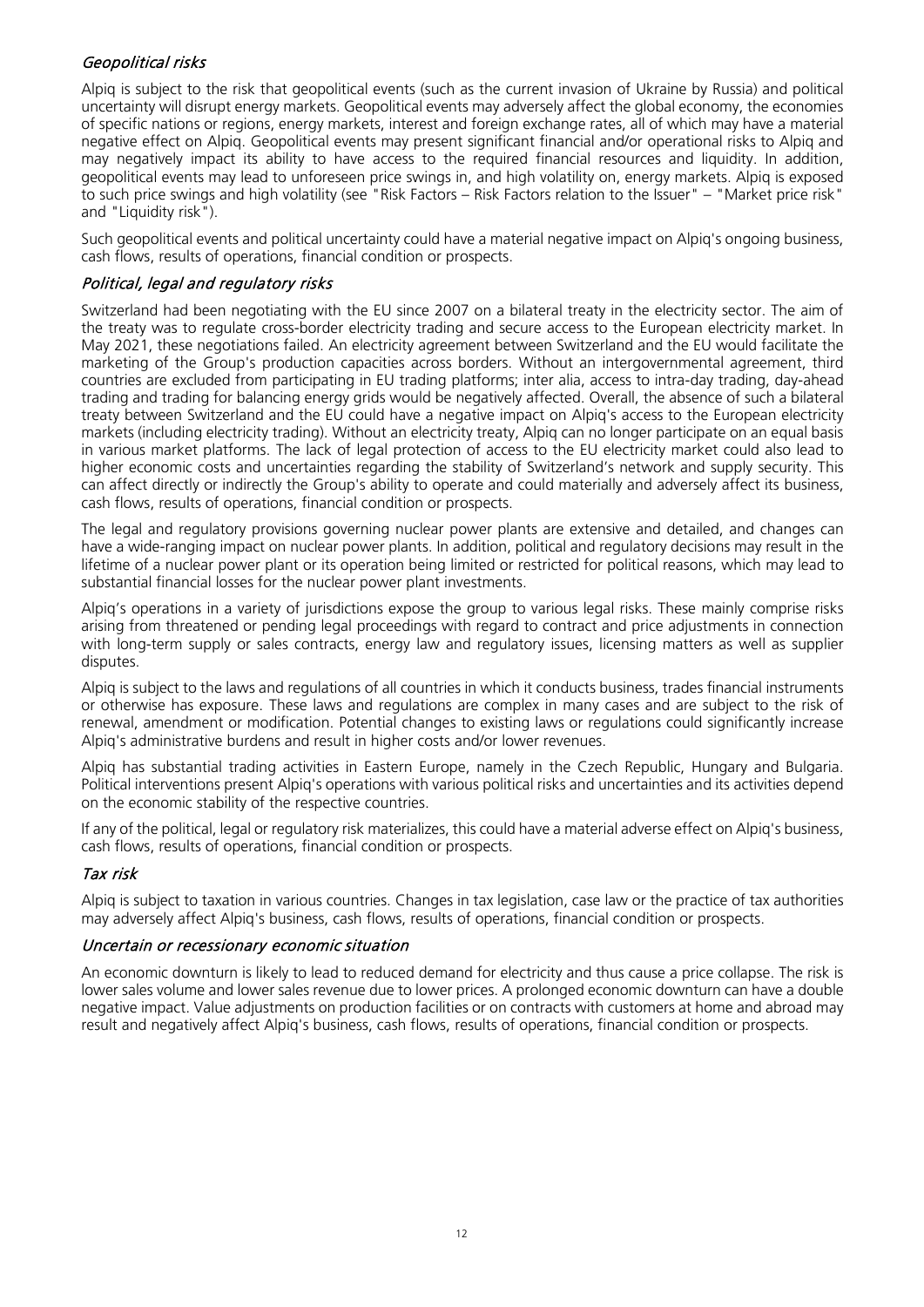#### Capital-intensive business

The production facilities of Alpiq and its partner plants are very capital-intensive and have long concession periods. These facilities are largely debt-financed via the capital markets. Alpiq is therefore reliant on unrestricted access to the capital markets in order to be able to cover its capital requirements at all times. For instance, as at 31 December 2021, Alpiq accounted current financial liabilities of CHF 946 million, which have to be repaid out of operational cash flow and/or refinanced in the course of 2022 (see also Alpiq Annual Report, pp. 81-82 (Note 3.5 Financial liabilities) and pp. 113-114 (Note 6.5 Liquidity situation and ability to continue as a going concern)).

There is a risk that unrestricted access to the capital markets may not be available, or may no longer be available in full, or may be available on unfavorable terms. This could have a material adverse effect on Alpiq's business, cash flows, results of operations, financial condition or prospects.

#### Dependence on personnel

Alpiq relies on a large number of specialized employees who are essential to its operations. In particular in its energy trading business, Alpiq has specific expertise and key persons. If such persons were to leave or access to human capital is not available or is no longer available in full, Alpiq could be forced to recruit external specialists or reduce operational activities, which could adversely affect business performance, earnings potential and business continuation.

#### IT and cyber risk

Operational and strategic management of Alpiq is highly dependent on complex information and communication technology systems and networks, especially in energy trading and power production. Alpiq regularly maintains, renews and updates its IT infrastructure to ensure its security and integrity. Nevertheless, failures, technical malfunctions, improper operation by employees or interruptions in such IT infrastructure are conceivable and can have a significant negative impact on operations of individual units or the Group as a whole and result in considerable costs. Contractual penalties are also conceivable.

Alpiq is also exposed to the usual cyber risks. These include hacking attacks, phishing attacks and the injection of malware. Despite a comprehensive protection concept and precautionary measures as well as periodic training, complete security is not achievable. The risk is that a failure of the protective measures can have a significant negative impact on operations of the IT infrastructure and to the environment and/or could lead to legal consequences.

If any IT or cyber risk materializes, this could have a material adverse effect on Alpiq's business, cash flows, results of operations, financial condition or prospects.

#### Pandemic risk

As the economic implications of the pandemic are expected to continue well into 2022, Alpiq is exposed to a number of Covid-19 related risks such as: falling commodity prices leading to lower revenues from Alpiq's energy production as well as impairments on Alpiq's assets; financial losses due to Covid-19 related defaults of counterparties; supply chain issues leading to unplanned outages in Alpiq's production portfolio; and business continuity issues caused by Covid-19 infections among Alpiq's employees.

If any Covid-19 risk materializes, this could have a material adverse effect on Alpiq's business, cash flows, results of operations, financial condition or prospects.

#### Holding company

The Issuer is a holding company and it has no significant assets other than its ownership interests in its subsidiaries. Consequently, the ability of the Issuer to meet its financial obligations under the Bonds is dependent upon the availability of cash flows from its subsidiaries and affiliated companies through dividends, intercompany advances and other payments. The Issuer's direct and indirect subsidiaries are separate and distinct legal entities and, under certain circumstances, legal and contractual restrictions may limit the ability of these subsidiaries to provide the Issuer with funds for the Issuer's payment of its obligations under its securities, such as the Bonds, whether by dividends, distributions, loans or other payments.

The Issuer cannot assure potential investors that the operating results of its subsidiaries at any given time will be sufficient to make dividends, distributions or other payments to it or that any such dividends, distributions or other payments will be adequate to pay its obligations under the Bonds and its other indebtedness when due.

Since the creditors of any of the Guarantor's subsidiaries would generally have a right to receive payment that is superior to the Issuer's right to receive payment as shareholder from the assets of that subsidiary, the rights of Holders against the Issuer under the Bonds will be effectively subordinated to creditors of the Issuer's subsidiaries.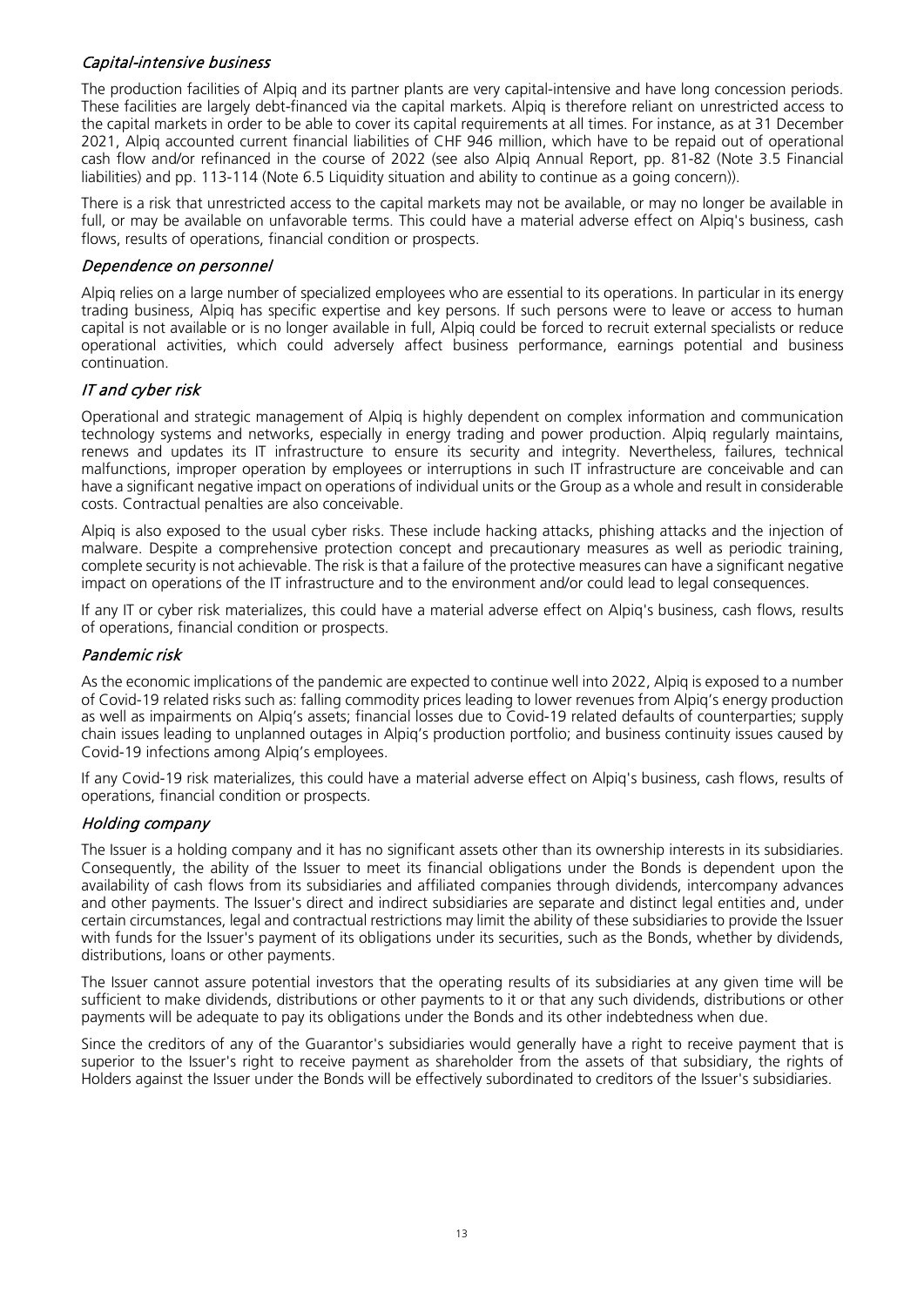#### **Risk Factors relating to the Bonds**

#### An investment in the Bonds carries risks and investors may lose the funds invested in the Bonds.

An investment in the Bonds carries, *inter alia*, the risks outlined in this Prospectus. The investors therefore may lose the funds invested in the Bonds. Each investor should consult with its own advisors as to the legal, tax, business, financial and related aspects of the purchase of the Bonds. In making an investment decision, investors must rely on their own examination of the Issuer and the terms of the Prospectus, including the merits and risks involved.

#### An investment in the Bonds involves risks relating to changes in the interest rate environment

The Bonds bear interest at a fixed rate, which means that an investment in the Bonds involves the risk that if market interest rates subsequently increase above such fixed rate of interest, the real return on (and value of) the Bonds will be adversely affected.

#### The terms of the Bonds contain no restriction on the amount or type of further securities or indebtedness that the Issuer may issue

The terms of the Bonds do not contain any restriction on the amount or type of further securities or indebtedness that the Issuer may issue, incur or guarantee that rank senior to, or *pari passu* with, the Bonds. The issue or guaranteeing of any such further securities or indebtedness may limit the ability of the Issuer to meet its obligations under the Bonds, and may reduce the amount recoverable by bondholders under the Bonds upon a liquidation or winding-up of the Issuer.

#### The Issuer may, without consent of the bondholders, substitute a subsidiary as issuer under the Bonds

Under the Bonds, the Issuer may, without the consent of the Bondholders and subject to certain conditions, substitute for itself any of its direct or indirect subsidiary as issuer of the Bonds. So long as the conditions described in the terms of the Bonds are satisfied, such subsidiary may be an entity having a different legal form from that of the Issuer. Except for the irrevocable and unconditional guarantee as per art. 111 of the Swiss Code of Obligations, in respect of the financial obligations of such new issuer, the Issuer will in case of a substitution be released from its obligations in respect of the Bonds. In such a case, the rights of Bondholders against such subsidiary may differ from the rights of Bondholders against the Issuer.

#### In certain instances, bondholders may be bound by certain amendments to the Bonds to which they did not consent

The Bonds are subject to statutory provisions of Swiss law allowing for the calling of meetings of bondholders to consider matters affecting their interests. These provisions permit defined majorities to bind all bondholders of the Bonds, including bondholders who did not attend and vote at the relevant meeting and bondholders who voted in a manner contrary to the majority. Pursuant to the relevant statutory provisions of Swiss law as in effect as at the date hereof, (i) the Issuer will be required to provide bondholders with at least ten days' notice of any meeting of bondholders, (ii) the Issuer will be required to call a meeting of bondholders within 20 days if it is requested to do so by bondholders holding an aggregate principal amount of Bonds that represents at least one-twentieth of the outstanding aggregate principal amount of the Bonds, and (iii) only bondholders or their proxies will be entitled to attend or vote at a meeting of bondholders.

In addition, the bondholder approval requirements under the relevant statutory provisions of Swiss law as in effect as at the date hereof for amendments to the terms of the Bonds will depend on the type of amendment. Pursuant to article 1170 of the Swiss Code of Obligations, the consent of bondholders holding at least two-thirds of the outstanding aggregate principal amount of the Bonds is required for any resolution limiting bondholders' rights under the Bonds (such as a moratorium on interest or capital and certain amendments to the interest provisions). In addition, in order to become effective and binding on the non-consenting Bondholders, any such resolution must be approved by the competent superior cantonal composition court. In the case of resolutions that do not limit bondholders' rights under the Bonds, pursuant to article 1181 of the Swiss Code of Obligations, an absolute majority of the votes represented at a meeting of bondholders is sufficient to approve any such resolution, unless article 1170 of the Swiss Code of Obligations or the terms of the Bonds provide for more stringent requirements.

#### The Bonds may not be a suitable investment for all potential investors

Each potential investor in the Bonds must determine the suitability of that investment in light of its own circumstances. In particular, each potential investor should:

- have sufficient knowledge and experience to make a meaningful evaluation of the Bonds, the merits and risks of investing in the Bonds and the information contained in this Prospectus or any applicable supplement;
- have access to, and knowledge of, appropriate analytical tools to evaluate, in the context of its particular financial situation, an investment in the Bonds and the impact the Bonds will have on its overall investment portfolio;
- − have sufficient financial resources and liquidity to bear all of the risks of an investment in the Bonds, including where the currency for principal or interest payments is different from the potential investor's currency;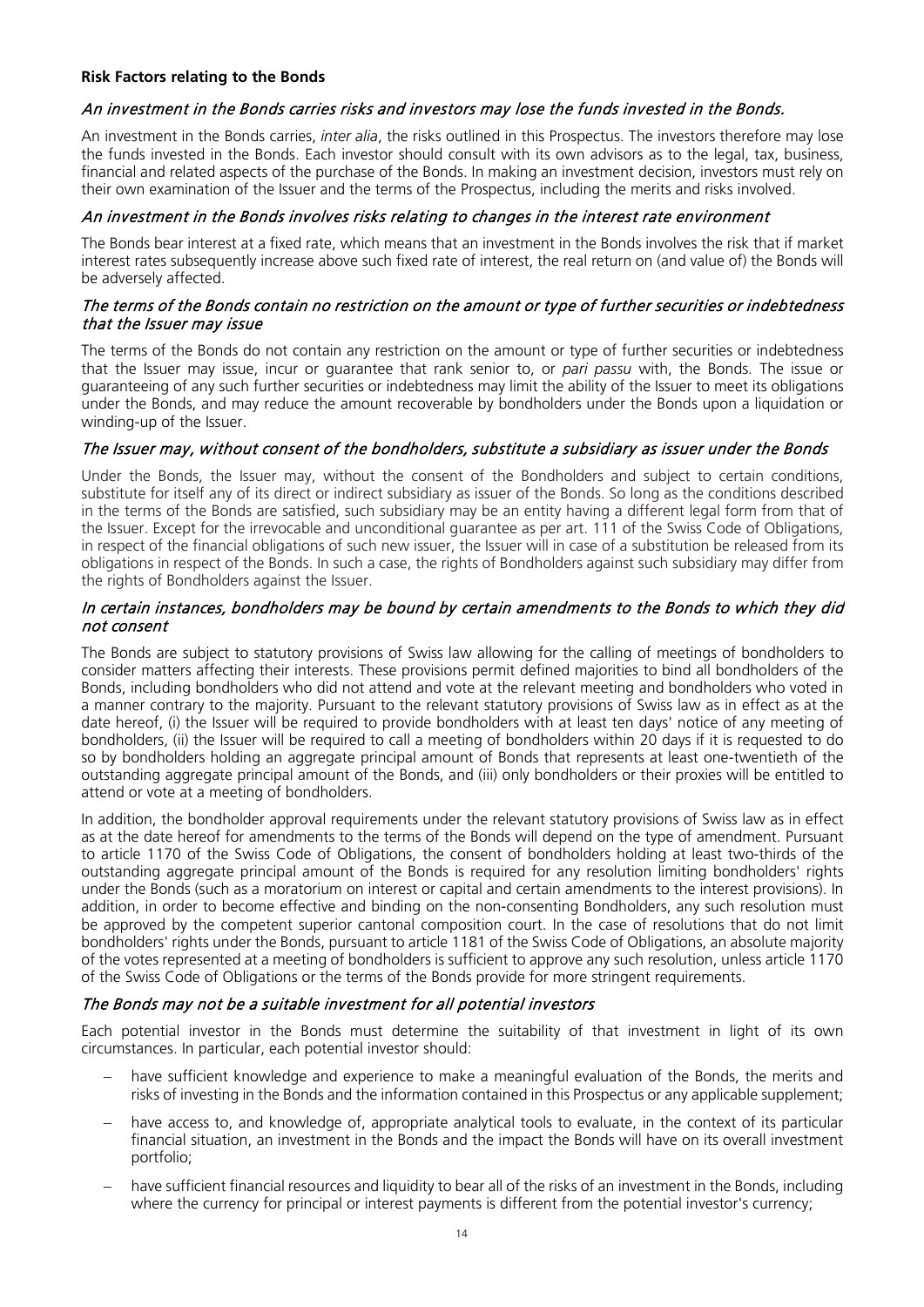- understand thoroughly the Terms of the Bonds and be familiar with the behaviour of any relevant financial markets; and
- − be able to evaluate (either alone or with the help of a financial advisor) possible scenarios for economic, interest rate and other factors that may affect its investment and its ability to bear the applicable risks.

#### An active trading market for the Bonds may not develop

The Bonds will be new securities, which may not be widely distributed, and for which there is currently no active trading market. An active trading market for the Bonds may never develop, or if one does develop, it may not be sustained or it may not be liquid. Therefore, investors may not be able to sell their Bonds easily or at prices that will provide them with a yield comparable to similar investments that have a developed secondary market.

Although application will be made for the admission to trading and listing of the Bonds on the SIX Swiss Exchange, there can be no assurance that such application will be accepted or that an active trading market in the Bonds will develop. Accordingly, there can be no assurance as to the development or liquidity of any trading market for the Bonds. Illiquidity may have a severely adverse effect on the market value of the Bonds.

#### The market value of the Bonds may be influenced by unpredictable factors

Many factors, most of which will be beyond the Issuer's control, will influence the value of the Bonds and the price, if any, at which securities dealers may be willing to purchase or sell the Bonds in the secondary market, including:

- (i) the creditworthiness of the Issuer and, in particular its results of operations, financial condition and liquidity profile;
- (ii) supply and demand for the Bonds, including inventory with any securities dealer; and
- (iii) economic, financial, political or regulatory events or judicial decisions that affect the Issuer or the financial markets generally.

Accordingly, if a bondholder sells its Bonds in the secondary market, it may not be able to obtain a price equal to the principal amount of such Bonds or a price equal to the price that it paid for such Bonds.

#### Volatility of the market price of the Bonds

The market price of the Bonds will depend upon a number of factors, some of which are beyond our control, and could be subject to significant fluctuations in response to actual or anticipated variations in the Group's financial position or operating results, adverse business developments, changes in the financial estimates by securities analysts and the actual or expected sale of a large number of the Bonds, impacts on the economy from pandemic risks such as COVID-19, price and volume of the markets where the Bonds are traded, investor perception of the success and impact of the offering of the Bonds. In addition, in recent years, the bond markets have experienced substantial price and volume fluctuations which, if repeated in the future, could adversely affect the market price of the Bonds irrespective of our operating results, financial condition or prospects. As a consequence of such volatility, the price at which a Bondholder will be able to sell the Bonds may be at a discount, which could be substantial, from the issue price or the purchase price paid by such purchaser.

#### Legal and Tax Matters

Each prospective investor should consult its own advisers as to legal, tax and related aspects of an investment in the Bonds. A bondholder's effective yield on the Bonds may be diminished by the tax impact on that bondholder of its investment in the Bonds.

#### Legal investment considerations may restrict certain investments

The investment activities of certain investors are subject to legal investment laws and regulations, or review or regulation by certain authorities. Each potential investor should consult its legal advisers to determine whether and to what extent (1) the Bonds are legal investments for it, (2) the Bonds can be used as collateral for various types of borrowing and (3) other restrictions apply to its purchase or pledge of the Bonds. Financial institutions should consult their legal advisors or the appropriate regulators to determine the appropriate treatment of the Bonds under any applicable risk-based capital or similar rules.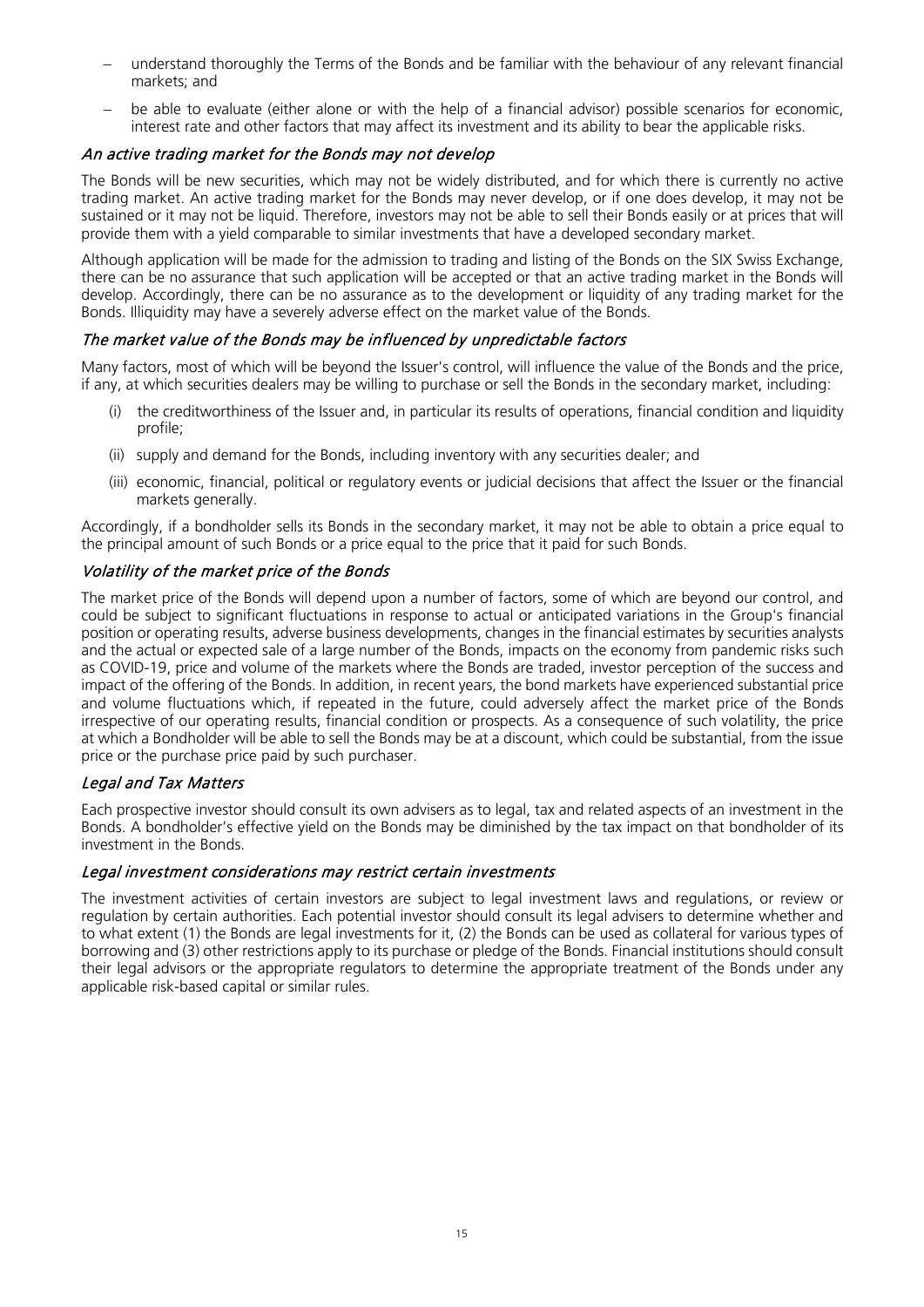#### <span id="page-16-0"></span>**Notice to Investors**

The Prospectus shall be read and construed on the basis that the annexes hereto are deemed to be incorporated in, and to form part of, this Prospectus.

The financial institution involved in the issuance and offering of the Bonds is a bank, which directly or indirectly has participated, or may participate, in financing transactions and/or other banking business with the Issuer, which are not disclosed herein.

Investors are advised to familiarise themselves with the entire content of this Prospectus.

#### **Documents Available**

Copies of this Prospectus (and of the documents incorporated by reference see section below) are available in electronic or printed form, free of charge, upon request at UBS AG, Investment Bank, Swiss Prospectus Switzerland, P.O. Box, 8098 Zurich, Switzerland, or can be ordered by telephone +41-44-239 47 03 (voicemail), fax +41-44- 239 69 14 or by e-mail [swiss-prospectus@ubs.com.](mailto:swiss-prospectus@ubs.com) The documents incorporated by reference herein are also available on the website of the Issuer.

#### **Documents incorporated by reference**

The following documents shall be deemed to be incorporated in, and form part of this Prospectus (copies of the document incorporated by reference are available upon request at the address indicated in the preceding paragraph). Any information included or referred to in the documents listed below that is not specifically identified in the list below is not incorporated by reference herein and, therefore, does not form part of this Prospectus.

- Alpig Annual Report 2021;
- Ad hoc announcement dated 19 January 2022 "Shareholders enhance Alpiq's room for manoeuvre", place<br>of publication: https://www.alpig.com/alpig-group/investor-relations/ad-hoc-news/ad-hoc-newspublication: [https://www.alpiq.com/alpiq-group/investor-relations/ad-hoc-news/ad-hoc-news](https://www.alpiq.com/alpiq-group/investor-relations/ad-hoc-news/ad-hoc-news-detail/shareholders-enhance-alpiqs-room-for-manoeuvre)[detail/shareholders-enhance-alpiqs-room-for-manoeuvre](https://www.alpiq.com/alpiq-group/investor-relations/ad-hoc-news/ad-hoc-news-detail/shareholders-enhance-alpiqs-room-for-manoeuvre) ); and
- Ad hoc announcement dated 24 February 2022 " Alpiq generates positive results of operations above previous year", place of publication: [https://www.alpiq.com/alpiq-group/investor-relations/ad-hoc-news/ad](https://www.alpiq.com/alpiq-group/investor-relations/ad-hoc-news/ad-hoc-news-detail/alpiq-generates-positive-results-of-operations-above-previous-year)[hoc-news-detail/alpiq-generates-positive-results-of-operations-above-previous-year](https://www.alpiq.com/alpiq-group/investor-relations/ad-hoc-news/ad-hoc-news-detail/alpiq-generates-positive-results-of-operations-above-previous-year) ).

#### **Prospectus**

This Prospectus is available in English language only and provides information about the Issuer and the Bonds. This Prospectus does not constitute an offer of, or an invitation to subscribe for or purchase, any Bonds.

No person has been authorized to give any information or make any representation in connection with the offering of the Bonds other than as stated herein and any other information or representation if given or made should not be relied upon as having been authorised by the Issuer or the Lead Manager. Neither the delivery of this Prospectus, nor the issue of the Bonds nor any sale thereof shall, in any circumstances, create any implication that there has been no material adverse change in the affairs of the Issuer since the date hereof.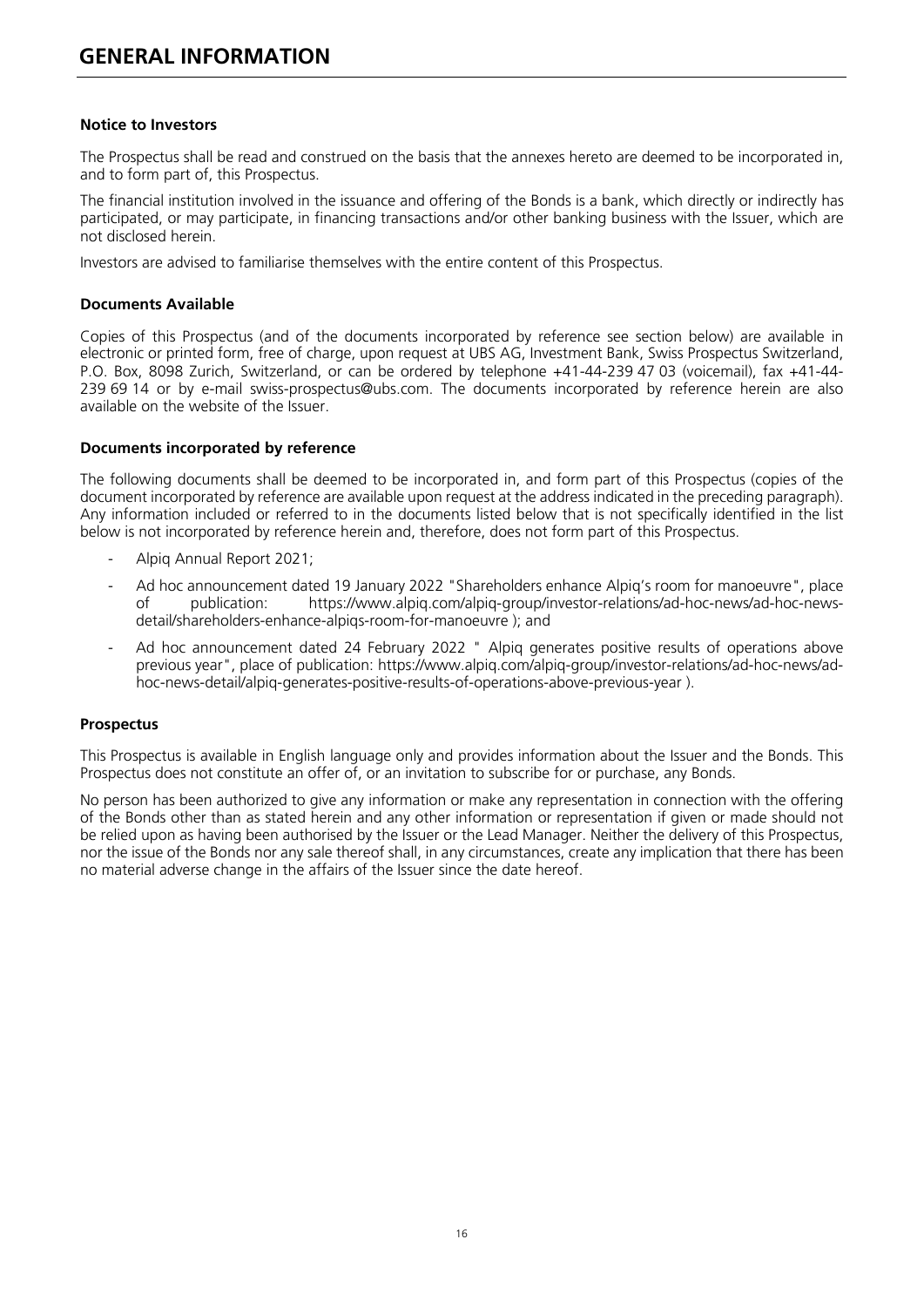#### <span id="page-17-0"></span>**Authorisation**

Pursuant to a resolution of the Board of Directors of the Issuer dated 23 February 2022 and the Bond Purchase and Paying Agency Agreement dated 22 March 2022 between the Issuer on one side and UBS AG, acting through its business division UBS Investment Bank on the other side, the Issuer has decided to issue the Bonds of CHF 250,000.000 to be paid on 24 March 2022 and maturing on 24 June 2026.

#### **Use of Net Proceeds**

The net proceeds of the Bonds, being the amount of CHF 250,055,00 (the "**Net Proceeds**") will be used by the Issuer for its corporate purposes, including but not limited for refinancing purposes. The Lead Manager does not have any responsibility for, or be obliged to concern itself with, the application of the Net Proceeds of the Bonds.

#### **Issue Price and Placement Price**

The issue price of the Bonds has been set at 100.324% of the principal amount, before commissions and expenses.

The placement price of the Bonds will be fixed in accordance with supply and demand.

#### **Clearing System and Security Numbers**

The uncertificated securities representing the Bonds will be registered with SIX SIS. The International Securities Identification Number ("**ISIN**") and Swiss Security Number the Bonds are as follows:

| <b>Swiss Security Number</b> | <b>ISIN</b>  | Common Code |
|------------------------------|--------------|-------------|
| 117.501.610                  | CH1175016109 | 246216258   |

#### **Swiss Federal Withholding Tax**

The Issuer will deduct Swiss Federal Withholding Tax of currently 35% on interest payments and remit the tax to the Swiss Federal Tax Administration.

#### **Notices**

All notices in relation to the Bonds will be published in electronic form on the internet site of the SIX Swiss Exchange under the section headed Official Notices (currently: www.six-group.com/en/products-services/the-swiss-stockexchange/market-data/news-tools/official-notices.htmll).

Notices to shareholders of the Issuer are validly made by publication in the Swiss Official Gazette of commerce (*Schweizerisches Handelsamtsblatt*).

#### **Representation / Admission to Trading**

In accordance with Article 58a of the Listing Rules of the SIX Swiss Exchange, UBS AG has been appointed by the Issuer as representative to lodge the listing application with the SIX Swiss Exchange.

The Bonds have been provisionally admitted to trading on the SIX Swiss Exchange as of 22 March 2022. The last trading day is expected to be the second business day prior to the Maturity Date.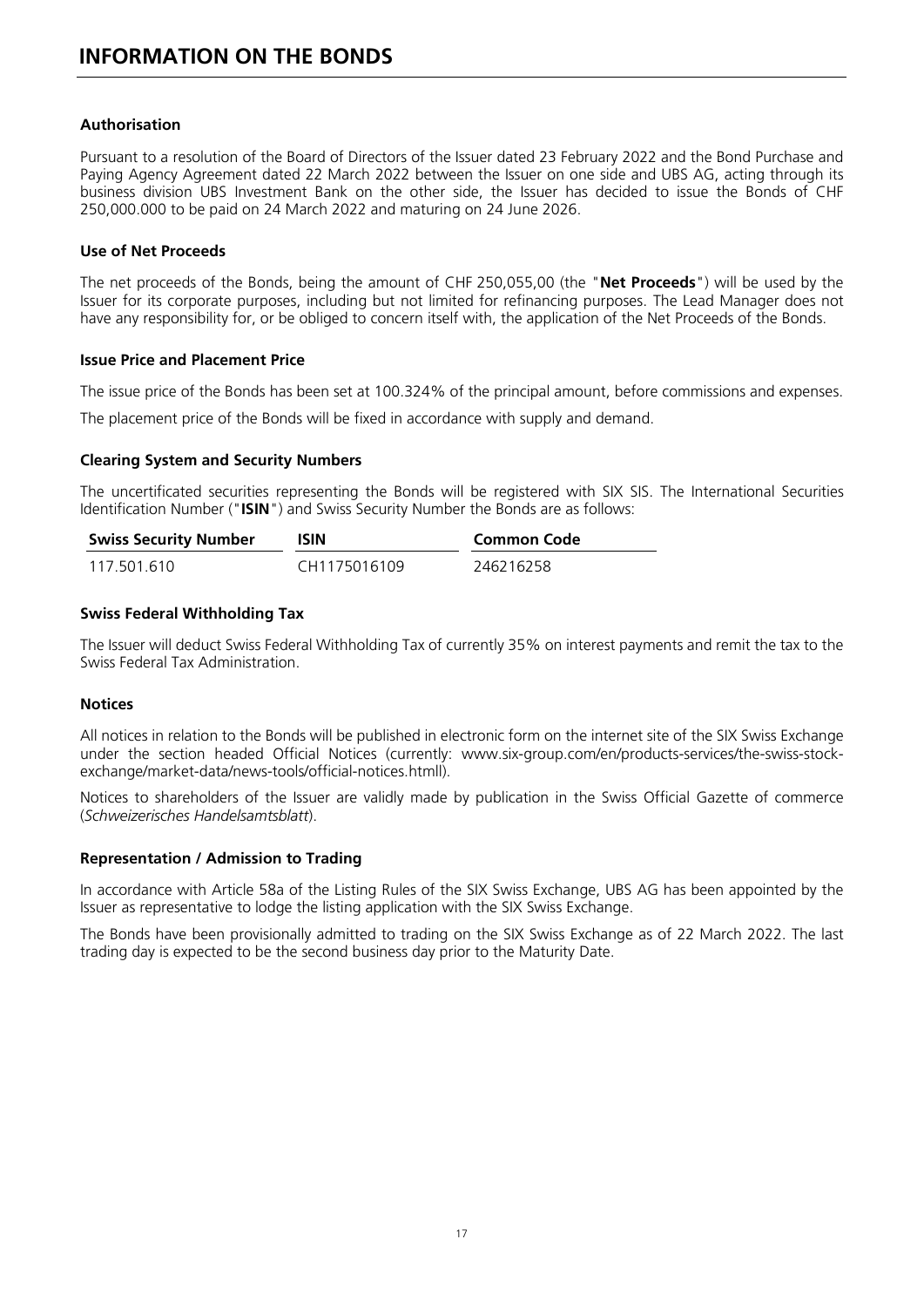#### <span id="page-18-0"></span>**Name, registered office, location**

The registered office of Alpiq Holding AG is at Chemin [de Mornex 10, 1003 Lausanne,](https://www.google.com/maps/search/?api=1&query=Ch.%20de%20Mornex%2010,1003%20Lausanne) Switzerland, and the head office at Bahnhofquai 12, 4601 Olten, Switzerland.

Alpiq is a Swiss corporation (*société anonyme*) that was incorporated as Alpha 2020 SA on 30 March 2020 and registered in the commercial register of the Canton of Vaud on 31 March 2020. Its registration number is CHE-369.267.193 for an unlimited duration.

According to a merger agreement dated 13 May 2020, Alpha 2020 SA merged with Alpiq Holding SA, a company that was incorporated on 7 February 1921 and registered in the commercial register of the Canton of Vaud under the registration number CHE-100.032.288, with Alpha 2020 SA as the surviving entity. At the time of the merger, Alpha 2020 SA also changed its name to Alpiq Holding AG.

#### **Articles of association, purpose**

The Issuer's articles of association were last amended on 26 May 2021.

According to article 2 of its articles of association, the Issuer's purpose is the acquisition, holding, administration and use of participations in companies, in particular in the field of energy, electricity, gas and heat; acquisitions of holdings in companies or real estate that are prohibited or subject to the authorization regime according to the provisions of the federal law on the acquisition of real estate by persons abroad (LFAIE) are excluded from the corporate purpose.

#### **Group**

Alpiq and its Swiss and foreign subsidiaries collectively form the Alpiq Group. Alpiq is the holding company of the Group.

#### **Board of Directors / Management**

| Chairman      |
|---------------|
|               |
| Vice-Chairman |
| Director      |
| Director      |
| Director      |
| Director      |
| Director      |
|               |

#### Executive Board

| Antje Kanngiesser    | Chief Executive Officer             |
|----------------------|-------------------------------------|
| Michael Wider        | Head Switzerland, Deputy of the CEO |
| Luca Baroni          | Chief Financial Officer             |
| Matthias Zwicky      | Head International                  |
| Alexandra H. Machnik | Head Corporate Services             |

The Board of Directors has appointed Lukas Gresnigt as a member of the Alpiq Executive Board and Head International with effect from 1 April 2022. His predecessor Matthias Zwicky will retire.

The members of the Board of Directors and the Executive Board may be contacted at Alpiq Holding AG, Bahnhofquai 12, 4601 Olten, Switzerland.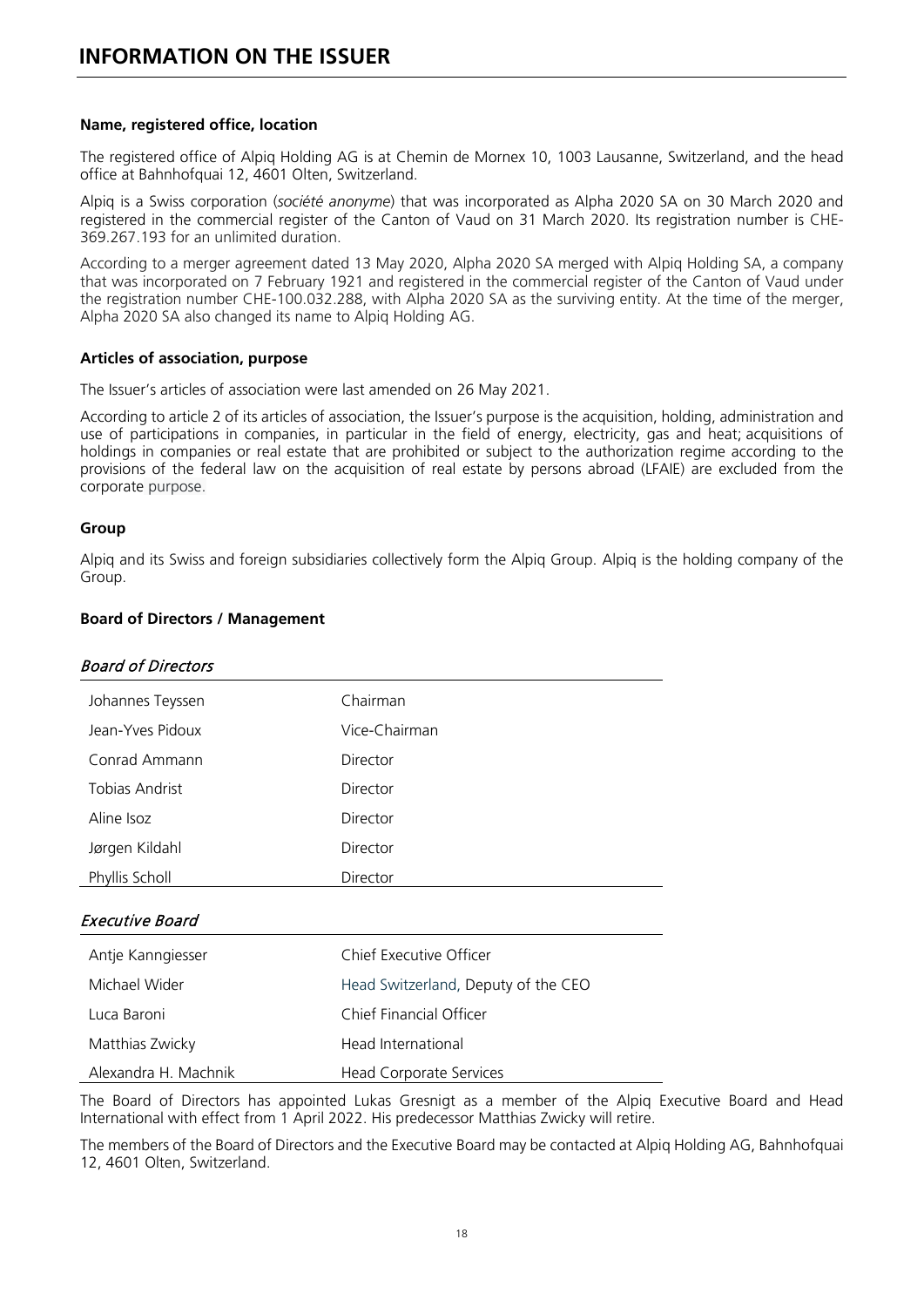#### **Auditor / Auditor Supervision**

The auditor of the Issuer is Ernst & Young, Maagplatz 1, 8010 Zurich, Switzerland (the "**Auditor**").

The Auditor is supervised by and registered with the Swiss Federal Audit Oversight Authority (FAOA), and its register number currently is 500646.

#### **Business activities**

#### Overview

Alpiq is a leading Swiss energy company that is active throughout Europe. Alpiq is responsible for around one-third of Switzerland's power supplies. The Group is formed by Alpiq as the top holding company, with 69 fully consolidated direct or indirect subsidiaries. In addition, Alpiq holds 29 investments in associates and 4 financial investments in various jurisdictions throughout Europe. Alpiq Holding Ltd. is a stock corporation under Swiss law and domiciled in Lausanne.

Its core business is the production of electricity from flexible CO2-free hydropower and climate-friendly nuclear power in Switzerland as well as from wind power and photovoltaics in several European countries. In addition, it operates modern and flexible gas-fired combined-cycle power plants in Italy, Spain and Hungary. It operates its own power plants in Switzerland, Italy, France, Spain, Hungary and Bulgaria.

Its core business also comprises energy trading. It sells production from its own plants as well as third-party plants on its modern and efficient trading platform, and operates a trading business for electricity, gas and other energy products in more than 30 countries. A sustainable and cost-effective energy procurement strategy is an important aspect of any business. Its Sales & Origination team supports industrial and business customers with sustainable energy management as well as a wide range of energy solutions and services. It operates three trading floors at its headquarters in Lausanne as well as in Olten and Prague.

One of its main priorities is developing and expanding digital competencies and applications in order to strengthen the core business, improve its competitiveness and efficiency as well as to open up new business opportunities.

It has around 1,300 employees.

Alpiq's business is organised into three business divisions "Switzerland", "International" and "Digital & Commerce". They are supported by the functional divisions "Financial Services" and "Corporate Services", which provide nonoperational services to the Group. Each operational business division is further divided into several business units. The heads of the business divisions Switzerland, International and D&C (headed ad-interim by the CEO) as well as the heads of the functional divisions Financial Services and Corporate Services are part of the executive management board, which is led and headed by the CEO.

The three operational business divisions Switzerland, International and Digital & Commerce are the main business drivers of Alpiq. The business divisions operate the generation portfolio and manage the portfolio of the Group. The business division Digital & Commerce is active in the field of energy trading and sales & origination.

In 2021, the Group generated a net revenue (before exceptional items) of CHF 7'701 million, an EBITDA (before exceptional items) of 302 million and an EBIT (IFRS) of CHF -203 million.

#### **Switzerland**

The Switzerland business division comprises the production of electricity from power plants in Switzerland. This includes run-of-river power plants, storage and pumped storage power plants as well as interests in the Gösgen and Leibstadt nuclear power plants.

As per 31 December 2021, the business division Switzerland managed 3'586 megawatt (MW) of installed capacity with a large share of peak capacity. As a leading Swiss power generation company with strong local roots, Alpiq generates 69% of its annual production from power plants installed in Switzerland. In 2021, the output of Alpiq's generation of business division Switzerland portfolio was approximately 8'272 gigawatt hours (GWh). The table below shows a break-down of Alpiq's generation assets:

|                          | Installed capacity      | Annual production in 2021 |
|--------------------------|-------------------------|---------------------------|
|                          | (MW, as per 31.12.2021) | (GWh)                     |
| Hydro power generation   | 2'910                   | 4'152                     |
| Nuclear power generation | 676                     | 4'120                     |

The power generated by the hydro power assets is largely used by Alpiq to serve the Swiss and the European energy markets. Alpiq considers its highly flexible hydro power generation portfolio as an important element for its position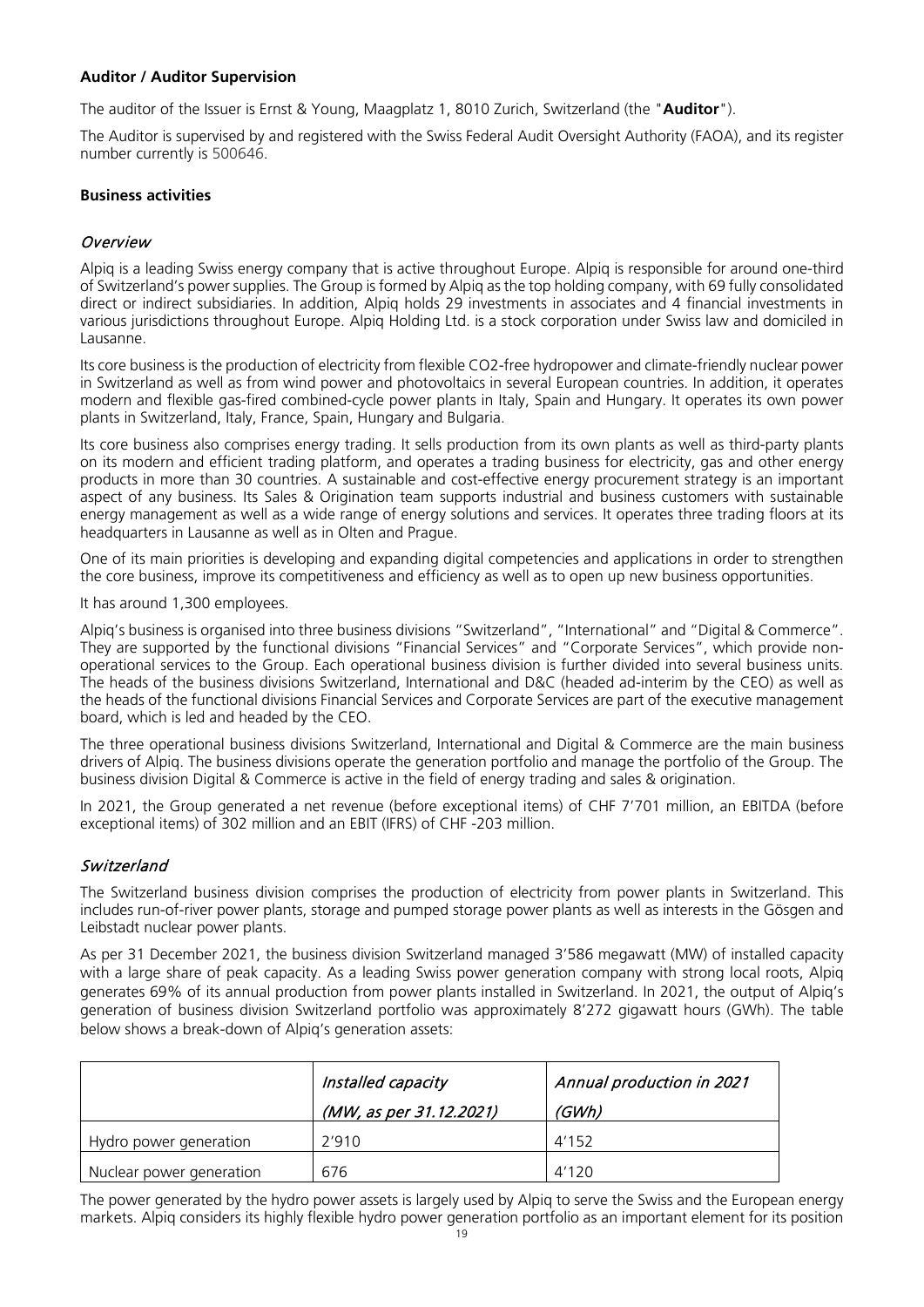in the Swiss and the European energy market in the future. With 2'910 MW of installed hydro capacity Alpiq believes to be well-positioned for the future.

Alpiq's nuclear power assets mainly consist of a participation of 40% in Kernkraftwerk Gösgen AG and a participation of 27.4% in Kernkraftwerk Leibstadt AG. Alpiq also has a 33 % share in Kernkraftwerk-Beteiligungsgesellschaft AG (KBG), which owns energy drawing rights from the EDF French nuclear fleet. Alpiq holds the executive management mandate for KBG. The French energy group EDF is the sole owner of its nuclear fleet and so is responsible for the operation and safety of the plants therein. As of 31 December 2021, the installed capacity of Alpiq's nuclear assets amounted to 676 MW.

In 2021, the business division Switzerland generated a net revenue of CHF 525 million, an EBITDA (before exceptional items) of CHF -16 million and an EBIT (IFRS) of CHF -42 million.

#### International

The International business division comprises the production of electricity from thermal power plants and from new renewable energies. It managed 1'637 megawatt of installed capacity with fossil fuel power plants and power plants in the sector of new renewable energy sources as wind parks and photovoltaics. In 2021, the output was approximately 3'764 gigawatt hours (GWh). The output of Alpiq's international power generation units contributed 31% to the Group-wide power production. The breakdown of Alpiq's international power production is in the chart below:

|                              | Installed capacity      | Annual production in 2021 |
|------------------------------|-------------------------|---------------------------|
|                              | (MW, as per 31.12.2021) | (GWh)                     |
| Fossil fuel power generation | '308                    | 3'238                     |
| Renewable Energy Sources     | 329                     | 526                       |
| thereof in Switzerland       | 19                      | 54                        |

Alpiq owns and operates different fossil fuel power stations in Italy, Spain and Hungary. These thermal power stations mainly consist of combined cycle gas turbine power plants. Due to their fast start-up capacity, gas-fired power stations are well suited for a flexible energy production and for balancing fluctuations in the electric grid. As of 31 December 2021, the installed production capacity of Alpiq's international thermal assets amounted to 1'308 MW.

About 95% of Alpiq's renewable energy assets are located outside Switzerland. In 2021, the installed capacity of these assets amounted to 310 MW. The power production units are located in Italy, Bulgaria and France.

In 2021, the business division International generated a net revenue of CHF 299 million, an EBITDA (before exceptional items) of CHF 80 million and an EBIT (IFRS) of CHF 30 million.

#### Digital & Commerce

Alpiq operates three trading floors at the headquarters in Lausanne as well as in Olten and Prague and covers trading activities with standardized and structured products for electricity and gas as well as emission allowances and certificates.

The Digital & Commerce business division does not only hedge electricity produced by Alpiq's plants on the European electricity trading market, but also comprises international energy trading (Merchant Trading) and European Sales and Origination for industrial and business customers (B2B). Furthermore, Alpiq entered the B2C energy Sales in France. To counter the increasing volatility on the energy markets, it offers its customers flexible contracts and the option to manage their financial risks associated with energy prices. The business division structures contracts based on virtual power plants (VPPs) and long-term power purchase agreements (PPAs), in particular for renewable energies. Alpiq has extensive experience in marketing power production and optimising renewable energies. To improve its competitiveness, Alpiq is investing in the development of its optimisation and trading platform, using the possibilities offered by digital technologies.

The business division's exposure to market risk primarily comprises energy price risk, foreign currency risk and interest rate risk. These risks are monitored on an ongoing basis and managed using derivative financial instruments and physical trading products. Market risk is measured within the framework of the Group Risk Policy that sets out rules on the taking of risks as well as their measurement, limitation and monitoring. Compliance with the risk limits is monitored on an ongoing basis by the Risk Management Committee based on regular reporting by the Risk Management functional unit.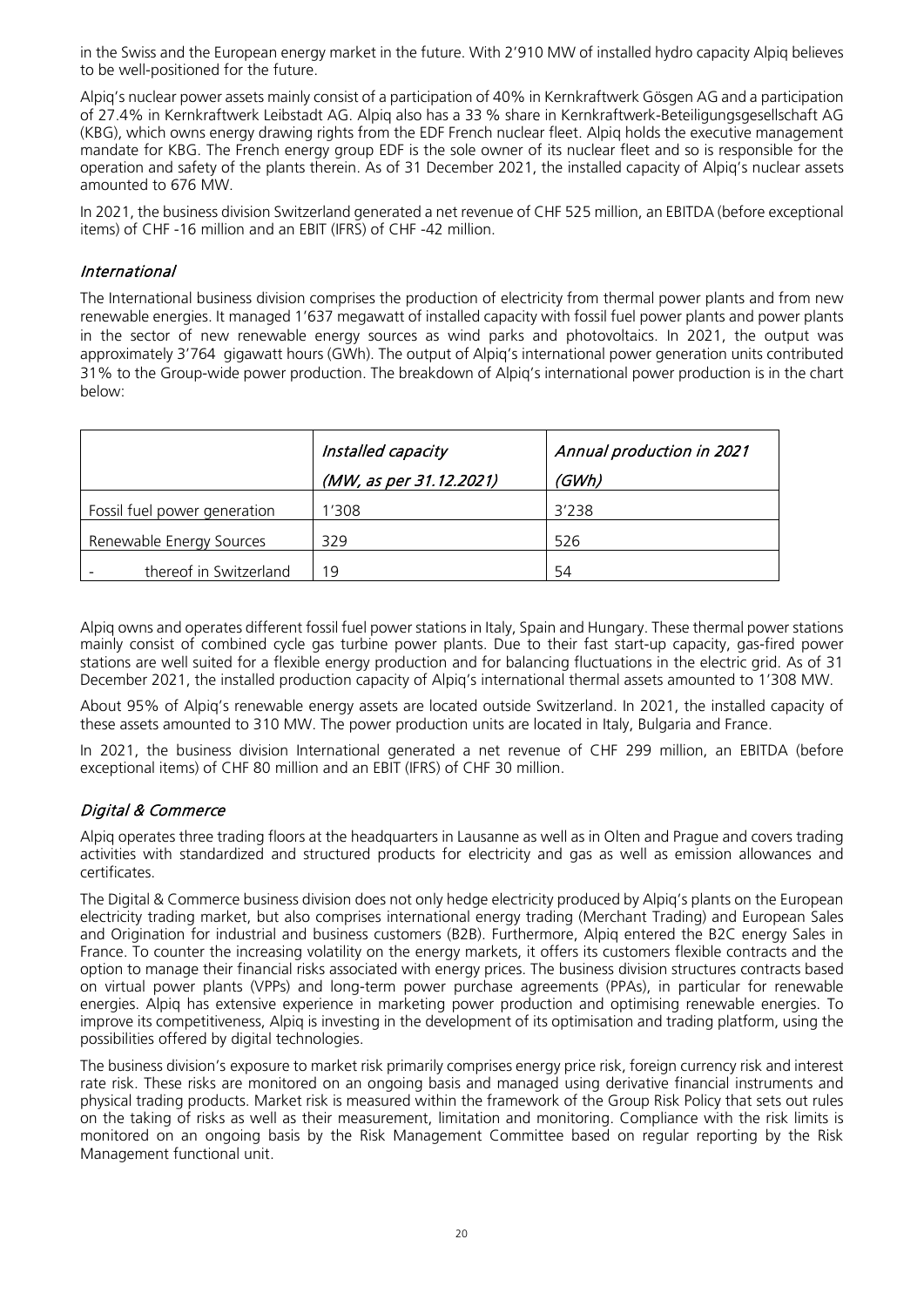#### **Regulation**

#### Regulation Switzerland

Current regulation on water tax for hydropower production with maximum taxation of water use of CHF 110/kW ( $\approx$ 1.5 Rp./kWh) is valid till 2030.

Swiss parliament started discussion on revision of electricity supply act ("**StromVG**") and energy law ("**EnG**") in winter 2022. Final outcome of issues addressed – i.e., security of supply measures, full market liberalization within StromVG, subsidy scheme for new-built renewables within EnG – is unclear at the moment. Full market liberalization seems currently unlikely, focus of revision seems to be set on strengthening security of supply with subsidy measures for hydro power extensions as well as for new renewables. Support for existing plants is open (investment support for renovation, market premium), however current subsidy scheme is prolonged till 2030.

#### Regulation European Union

The EU is now implementing the Clean Energy Package ("**CEP**") adopted in 2019, which aims to adapt the market design of electricity markets to the challenges of the rising penetration of renewable energy sources ("**RES**"). In particular, the CEP aims to improve free price formation in Day-Ahead, Intra-Day and Balancing Markets. The prices would also account for the value of lost load (VoLL). CEP implementation is also directed to better integration of RES and improved security of supply, in both cases by using market mechanisms. CEP's goal is also to strengthen the role of decentralized market players especially on the demand side.

In 2019, the European Commission launched the Green Deal as a transformational growth agenda, which prioritizes sustainability objectives over affordability and reliability objectives. This agenda is now underpinned by a new Climate Law setting legally binding objectives on the EU as a whole to achieve a 55% net carbon reduction by 2030 and carbon neutrality by 2050. To achieve the objectives set for 2030, the European Commission tabled the fit for 55 package. The package includes measures in such fields as (i) carbon pricing, (ii) decarbonisation of transport and buildings, (iii) increased shares of RES in the final energy consumption in the EU and in each Member State as well as (iv) new enhanced energy efficiency standards. Notably, in the field of carbon pricing, the European Commission plans to reduce the supply of EU carbon emission allowances and increase their demand.

#### **Court, arbitral and administrative proceedings**

Save as disclosed in this Prospectus (including the documents incorporated by reference herein), there are no pending or impending court, arbitration or administrative proceedings of which the Issuer is aware that are of material importance to the Issuer's assets and liabilities or profits and losses.

#### **Share Capital**

As of the date of this Prospectus, Alpiq had a share capital of CHF 331,103.64, divided into 33,110,364 registered shares with a nominal value of CHF 0.01 each.

| FOS HOLDING SA                         | 33.33 |
|----------------------------------------|-------|
| Schweizer Kraftwerksbeteiligungs-AG    | 33.33 |
| EBM (Genossenschaft Elektra Birseck)   | 19.91 |
| EBL (Genossenschaft Elektra Baselland) | 6.44  |
| Eniwa Holding AG                       | 2.12  |
| Aziende Industriali di Lugano (AIL) SA | 1.79  |
| <b>IBB Holding AG</b>                  | 1.12  |
| Regio Energie Solothurn                | 1.00  |
| WWZ AG                                 | 0.96  |

#### **Outstanding bonds**

For information on outstanding bonds and hybrid capital please see Alpiq Annual Report 2021, p. 82 (Note 3.5 Financial liabilities – Bonds outstanding at the reporting date) and p. 85 (Note 3.7 Equity – Hybrid capital).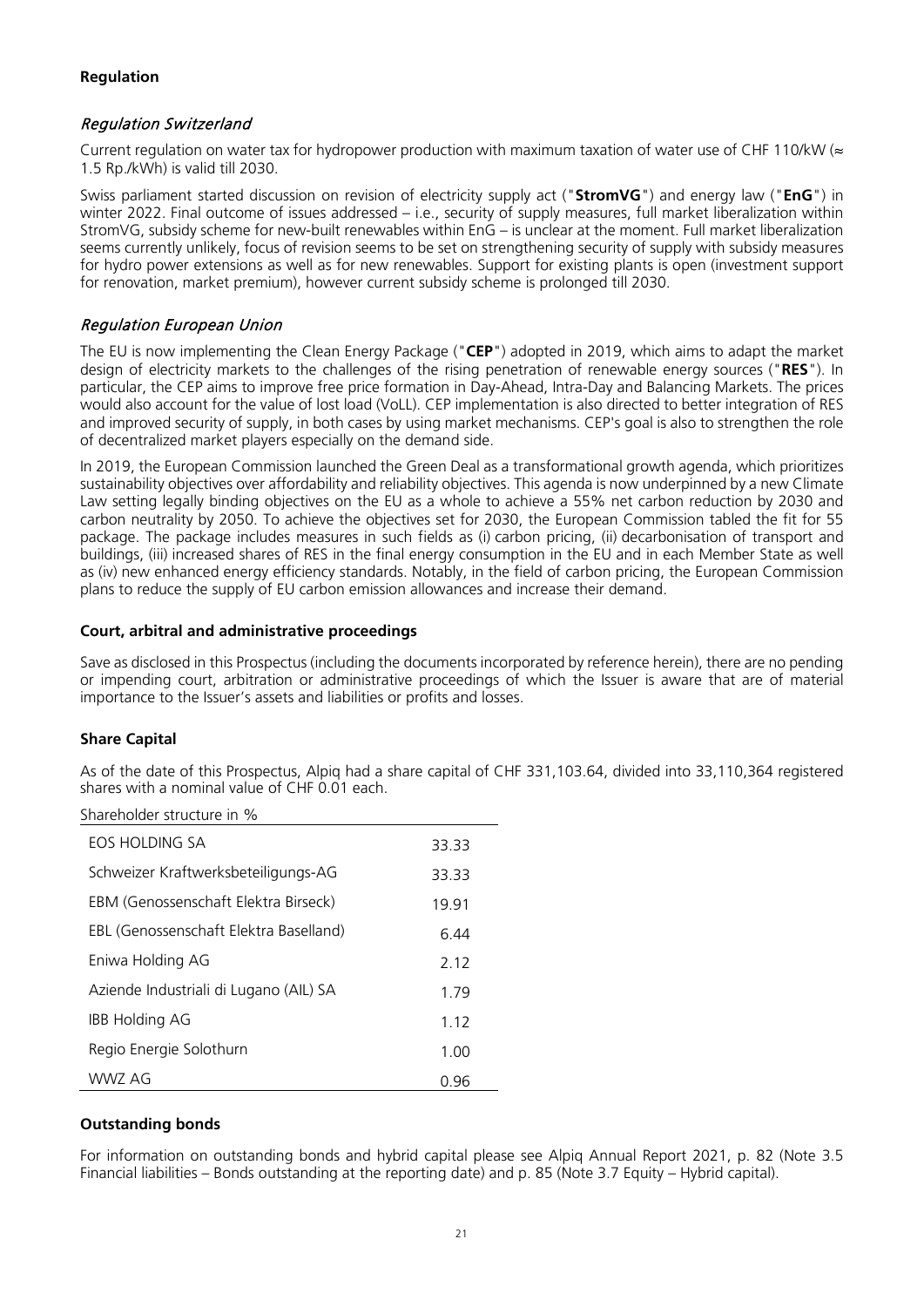#### **Financing**

For information on credit agreements, shareholder loans and liquidity situation please see Alpiq Annual Report 2021, pp. 68-69 (Note 3.1 Financial risk management – Capital management), p. 82 (Note 3.5 Financial liabilities – Bonds outstanding at the reporting date) and p. 85 (Note 3.7 Equity – Hybrid capital).

#### **Own equity securities**

The Issuer does not hold any of its own shares.

#### **Recent developments and Main Business Prospects**

Due to the developments on the energy markets in the fourth quarter of 2021, Alpiq implemented extensive measures before the end of the year to increase short-term liquidity (see "Risk Factors – Risk Factors relation to the Issuer" – "Market price risk" and "Liquidity risk"). In particular, Alpiq arranged additional credit and guarantee lines with banks. Furthermore, its shareholders provided additional liquidity of CHF 205 million before the end of the year.

Before Christmas 2021, Alpiq contacted the Swiss Federal Electricity Commission (ElCom) to request precautionary liquidity support in case the price development continued and because Alpiq could only implement some of the additional measures to improve liquidity during the Christmas period. Between Christmas and the New Year, the situation on the energy markets eased and the measures implemented gradually took effect. Alpig therefore withdrew its request to ElCom on 3 January 2022. In addition, the shareholders increased the loans they had granted at the end of the year by another CHF 95 million to CHF 300 million.

As at 31 December 2021, Alpiq accounted current financial liabilities of CHF 946 million, which have to be repaid out of operational cash flow and/or refinanced in the course of 2022 (see Alpiq Annual Report, pp. 113-114 (Note 6.5 Liquidity situation and ability to continue as a going concern) and "Risk Factors – Risk Factors relation to the Issuer" – "Capital intensive business"). Alpiq's financial headroom comprises the available liquidity and the committed credit lines. Additional liquidity measures are considered on an ongoing basis and decided where necessary. The required activities have been initiated at an early stage, however, have not yet been completed as the publication of the financial statements for 2021 serves as the basis for raising new financing.

For further information on recent developments and main business prospects of the Issuer, see the information set out in the Issuer's annual report for the year ended 31 December 2021, which is incorporated in this Prospectus by reference. See Alpiq Annual Report 2021, p. 43 (Outlook).

#### **Material changes since the most recent annual financial statements**

Except as disclosed in this Prospectus, there has been no material changes in the issuer's assets and liabilities, financial position and profits and losses since 31 December 2021, which would materially affect its ability to carry out its obligations under the Bonds.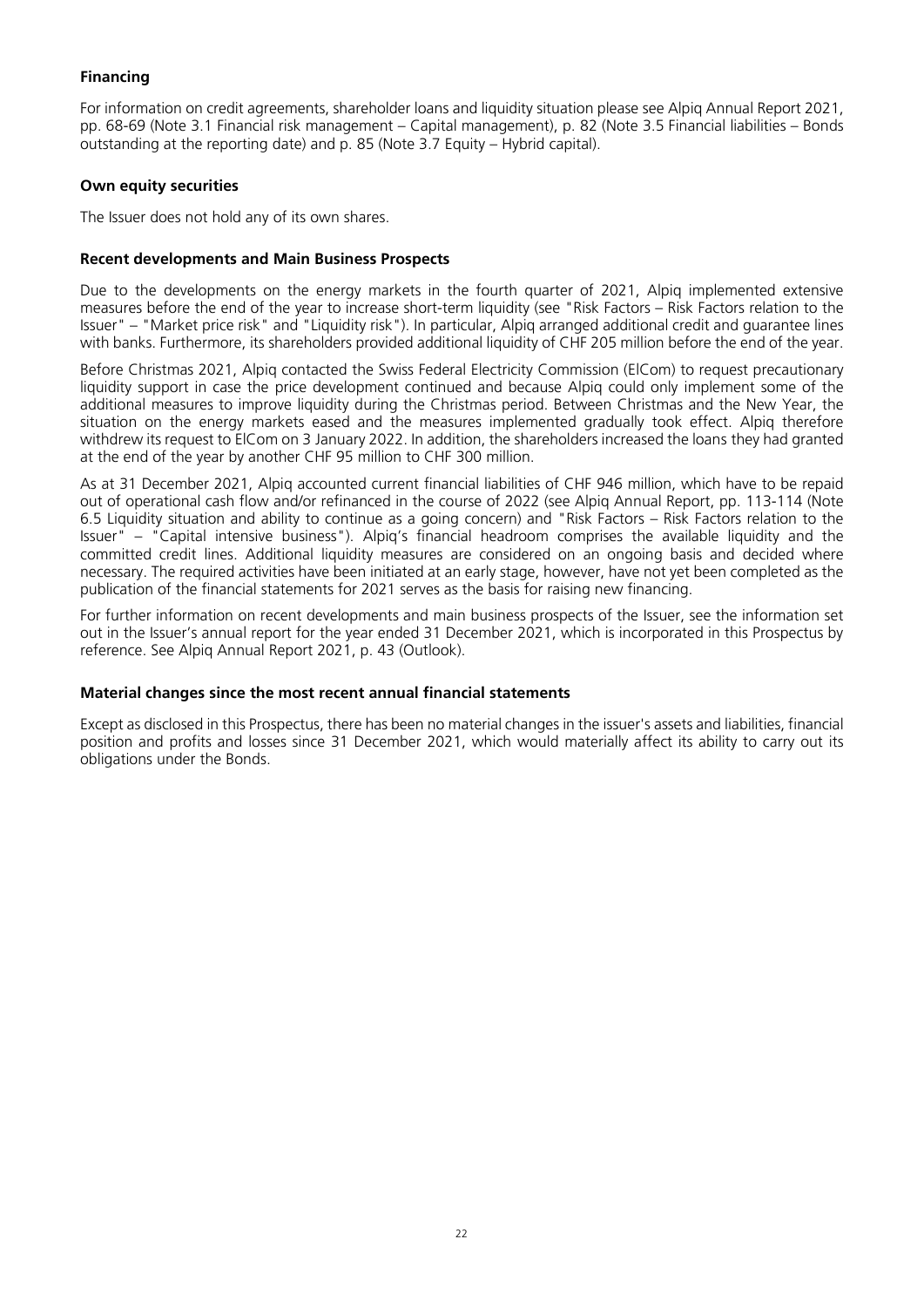**\_\_\_\_\_\_\_\_\_\_\_\_\_\_\_\_\_\_\_\_\_\_\_\_\_\_\_\_\_\_\_\_\_\_\_\_\_\_\_\_**

<span id="page-23-0"></span>The Issuer accepts responsibility for all information contained in this Prospectus and has taken all reasonable care to ensure that the facts stated herein are true and accurate in all material respects and that there are no other material facts, the omission of which would make any statement herein misleading, whether of fact or opinion.

Lausanne, 21 March 2022

**Alpiq Holding AG**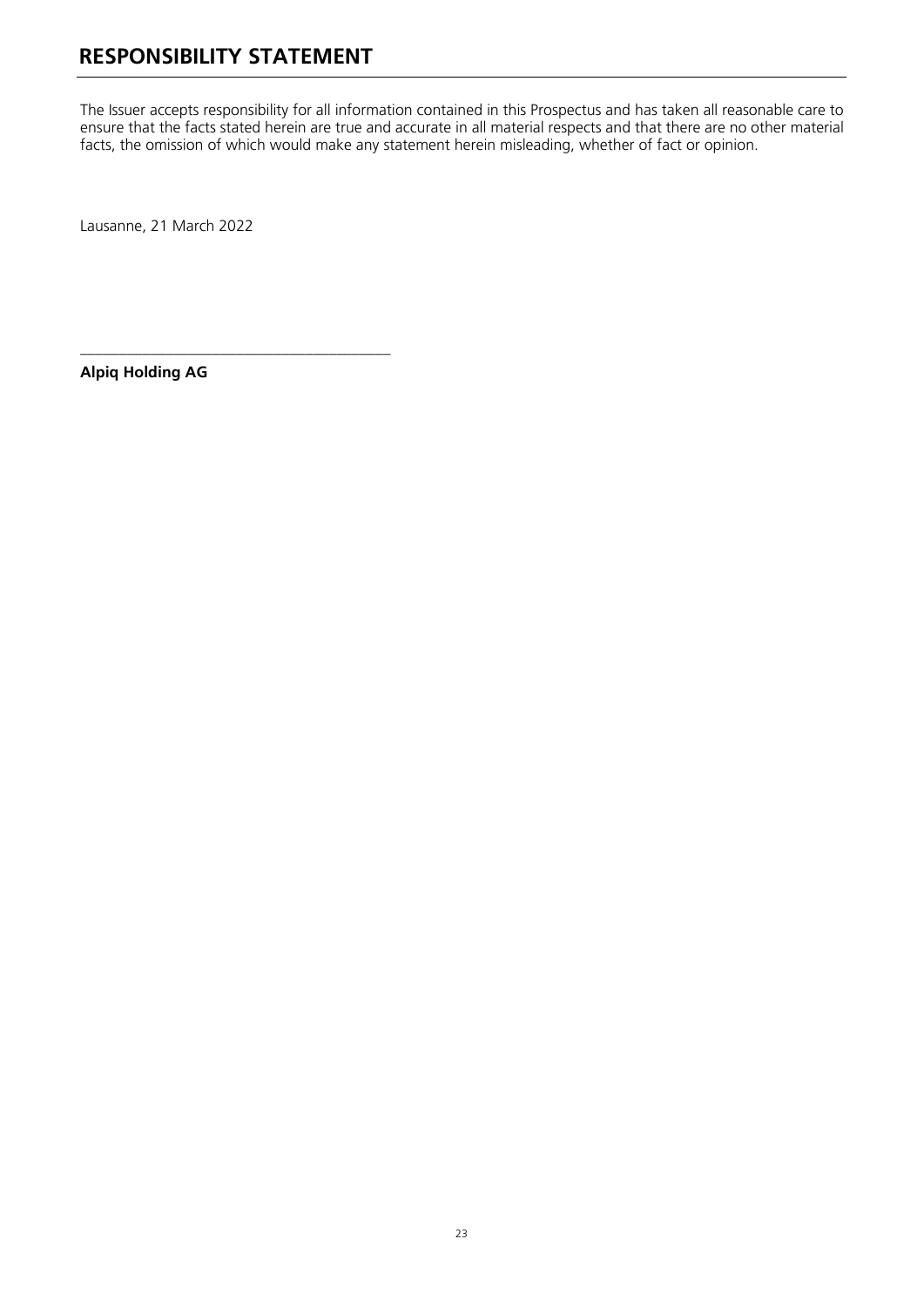### <span id="page-24-0"></span>**TERMS OF THE BONDS**

The terms and conditions of the Bonds (each a "**Condition**", and together the "**Terms of the Bonds**") governing the Bonds and established pursuant to the Bond Purchase Agreement (the "**Agreement**") concluded between Alpiq Holding AG, Chemin de Mornex 10, 1003 Lausanne, Switzerland (the "**Issuer**") on the first part, and UBS AG, Bahnhofstrasse 45, 8001 Zurich ("**UBS**") on the second part, by virtue of which Swiss Francs ("**CHF**") 250,000,000 1.75% Bonds due 2026 (the "**Bonds**") of the Issuer are constituted in the English language, are as follows:

#### **1. Denomination, Amount, Form, Printing and Delivery of the Bonds**

(a) The Bonds are issued in the initial aggregate principal amount of CHF 250,000,000 and are divided into Bonds with denominations of CHF 5,000 (five thousand Swiss francs) per Bond (each, a "**Bond**").

The Issuer reserves the right to reopen (the "**Reopening**") and increase the aggregate principal amount of the Bonds issued at any time and without prior consultation of or permission of the Bondholders through the issuance of further bonds which will be fungible with the Bonds (i.e., identical especially in respect of the Terms of the Bonds, security number, final maturity and interest rate).

- (b) The Bonds and all rights in connection therewith are issued in uncertificated form in accordance with art. 973c of the Swiss Code of Obligations as uncertificated securities *(Wertrechte)*. The uncertificated securities *(Wertrechte)* will be created by the Issuer by means of a registration in its register of uncertificated securities *(Wertrechtebuch)*. Such uncertificated securities *(Wertrechte)* will then be entered into the main register *(Hauptregister)* of the SIX SIS Ltd or any other intermediary in Switzerland recognized for such purposes by the SIX Swiss Exchange Ltd (SIX SIS Ltd or any such other intermediary, the "**Intermediary**"). Once the uncertificated securities *(Wertrechte)* are registered in the main register *(Hauptregister)* of the Intermediary and entered into the accounts of one or more participants of the Intermediary, the Bonds will constitute intermediated securities *(Bucheffekten)* ("**Intermediated Securities**") in accordance with the provisions of the Swiss Federal Intermediated Securities Act *(Bucheffektengesetz*).
- (c) So long as the Bonds are in the form of Intermediated Securities, the Bonds may only be transferred by the entry of the transferred Bonds in a securities account of the transferee.
- (d) The records of the Intermediary will determine the number of Bonds held through each participant in the Intermediary. In respect of the Bonds held in the form of Intermediated Securities, the holders of the Bonds (the "**Bondholders**") will be the persons holding the Bonds in a securities account (*Effektenkonto*) which is in their name, or in case of intermediaries (*Verwahrungsstellen*), the intermediaries (*Verwahrungsstellen*) holding the Bonds for their own account in a securities account (*Effektenkonto*) which is in their own name.
- (e) The conversion of the uncertificated securities (*Wertrechte*) into a permanent global certificate (*Globalurkunde auf Dauer*) or individually certificated securities (*Wertpapiere*) is excluded. Neither the Issuer nor the Bondholders nor the Principal Paying Agent nor any third party shall at any time have the right to effect or demand the conversion of the uncertificated securities (*Wertrechte*) into, or the delivery of a permanent global certificate (*Globalurkunde auf Dauer*) or definitive Bonds (*Wertpapiere*) (*ausgeschlossener Titeldruck)*.

#### **2. Interest**

The Bonds bear interest from 24 March 2022 (the "**Issue Date**") at the fixed rate of 1.75% of their principal amount per annum, payable annually in arrear on 24 June in each year (each, an "**Interest Payment Date**"), the first interest payment to occur on 24 June 2023 (long first interest period of 450 days).

Interest will cease to accrue on the Bonds on the due date for redemption thereof unless, upon such due date, payment of principal is improperly withheld or refused or if default is otherwise made in respect of payment thereof. In such event, interest will continue to accrue at the fixed interest rate as specified in the preceding paragraph until the day on which all sums due in respect of the Bonds up to (but excluding) that day are received by or on behalf of the relevant Bondholder.

If the amount of interest is to be calculated for a period of less than one year, it shall be calculated on the basis of the number of days elapsed in the relevant interest calculation period divided by 360, the number of days to be calculated on the basis of a year of 360 days with twelve 30-day months (30/360 basis).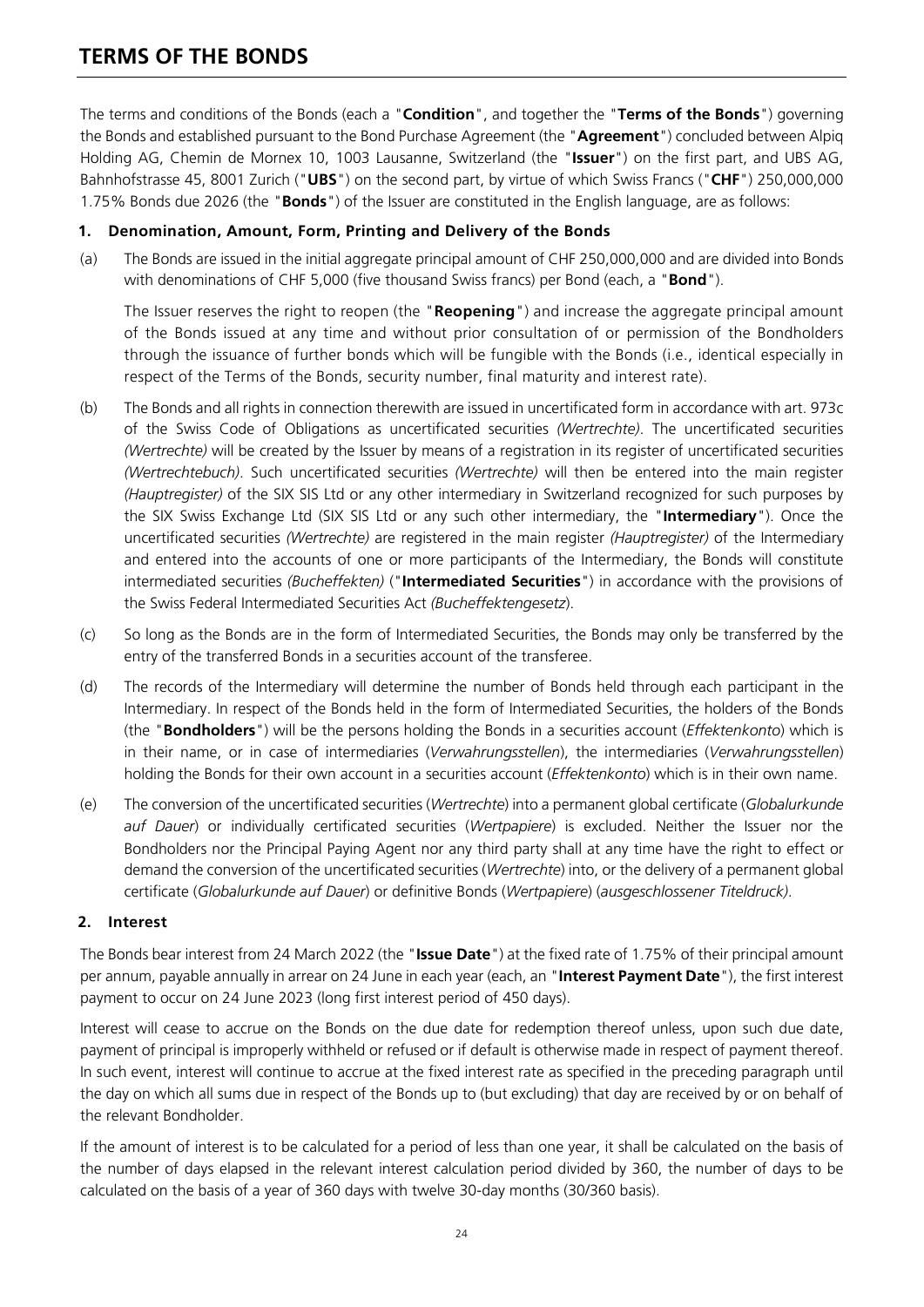#### **3. Redemption and Purchase**

#### **3.1 Redemption at Maturity**

Unless previously redeemed, the Issuer undertakes to repay the principal amount of the Bonds at par, without further notice on 24 June 2026 (the "**Maturity Date**").

#### **3.2 Early Redemption at the Option of the Issuer**

Subject to a notice period of not less than thirty (30) nor more than sixty (60) days, the Issuer may redeem the Bonds at any time after the Issue Date and prior to the Maturity Date, in whole but not in part only, at the Principal Amount plus accrued interest, if any, if 85 percent or more in aggregate of the Principal Amount of the Bonds have been redeemed or purchased and cancelled at the time of the notice.

#### **3.3 Purchases**

The Issuer or any of its respective Subsidiaries (as defined in Condition 7 hereafter) may at any time purchase Bonds at any price, in the open market or otherwise. Any purchase shall be made in accordance with applicable laws or regulations, including applicable stock exchange regulations. Such Bonds may be held, resold or, at the option of the Issuer, surrendered to the Principal Paying Agent for cancellation in accordance with Condition 3.4 below.

If purchases are made by public tender, such tender must be available to all Bondholders alike.

Any Bonds, while held by or on behalf of the Issuer or any of its Subsidiaries, shall not entitle such Bondholder to vote at any meeting of the Bondholders and shall not be deemed to be outstanding for the purposes of calculating quora at meetings of the Bondholders pursuant to the Swiss Code of Obligations.

#### **3.4 Cancellation**

All Bonds which are redeemed or surrendered shall forthwith be cancelled. All Bonds so cancelled shall be forwarded to the Principal Paying Agent and cannot be reissued or resold.

#### **3.5 Notice**

Where the provisions of this Condition 3 provide for the giving of notice by the Issuer to the Principal Paying Agent, such notice shall be deemed to be validly given if made in writing with all required information to the Principal Paying Agent within the prescribed time limit. Such notices shall be announced to the Bondholders as soon as practicable pursuant to Condition 9. Such notices shall be irrevocable.

#### **4. Payments**

The amounts required for the payment of interest and the Principal Amount and any other payments in cash to be made under these Terms of the Bonds on the Bonds will be made available in good time in freely disposable CHF, which will be transferred by the Issuer to the Principal Paying Agent.

Upon receipt of the funds in Switzerland and under the same conditions as received, the Principal Paying Agent will arrange for payment to the Bondholders.

The Issuer undertakes that payments shall be made in freely disposable CHF without collection cost to the Bondholders, and, unless otherwise provided for by applicable law, without any restrictions and whatever the circumstances may be, irrespective of nationality, residence or domicile of the Bondholders and without requiring any affidavit or the fulfilment of any other formality, in the case of individually certificated Bonds at the counters of the Principal Paying Agent.

The receipt by the Principal Paying Agent of funds in CHF in Zurich from the Issuer shall release the Issuer from its obligations under the Bonds to the extent of amounts received by the Principal Paying Agent.

#### **5. Taxation**

All payments in respect of the Bonds by or on behalf of the Issuer to the Principal Paying Agent pursuant to these Terms of the Bonds are subject to all applicable taxes, including the deduction of the Swiss Federal Withholding Tax (*Verrechnungssteuer*) on interest payments, currently levied at a rate of 35%.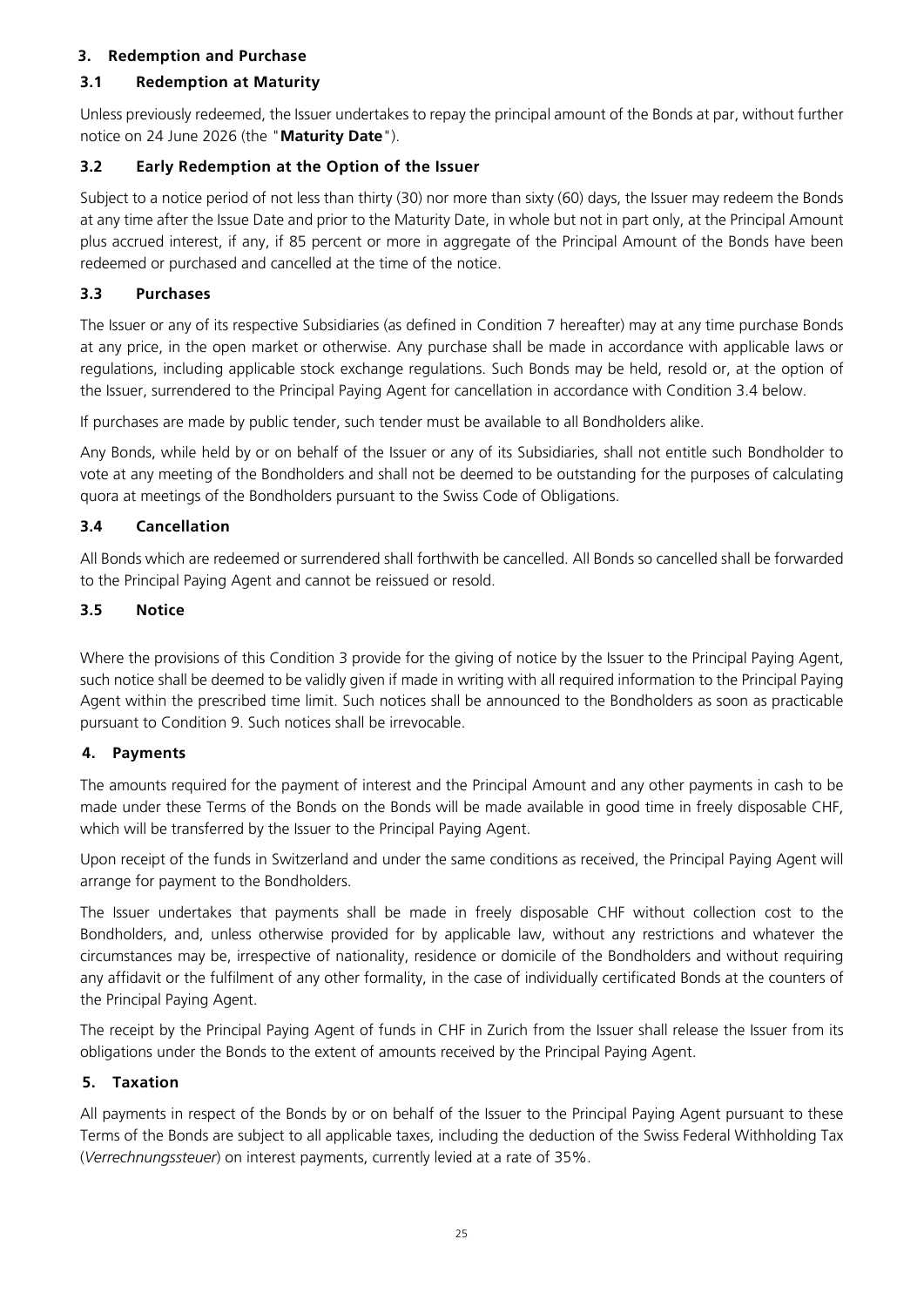#### **6. Status of the Bonds and Negative Pledge**

#### (a) Status

The Bonds constitute direct, unconditional and (subject as provided in paragraph (b) of this Condition 6) unsecured obligations of the Issuer and (subject as aforesaid) rank and will rank pari passu among themselves and with all other unsecured and unsubordinated obligations of the Issuer, except for such preferences as are provided by any mandatorily applicable provision of law.

(b) Negative Pledge

So long as any of the Bonds remain outstanding, the Issuer will not create any mortgage, charge, pledge, lien or other form of encumbrance or security interest, other than a Permitted Security, upon the whole or any part of its assets or revenues, present or future, to secure, or to have secured by any of its Material Subsidiaries (as defined below), any present or future indebtedness (whether being principal, premium, interest or other amounts in the nature of indebtedness) in excess of CHF 100,000,000 (or its equivalent in any other currency or currencies) in the aggregate for or in respect of any notes, bonds, debentures, debenture stock, loan stock or other securities which are for the time being quoted, listed or ordinarily dealt in on any stock exchange, over-the-counter or other securities market with an initial maturity of more than 12 months, unless at the same time or prior thereto, the Issuer's obligations under the Bonds (i) are secured equally and ratably therewith or (ii) have the benefit of such other security as shall be approved by the Bondholders Representative (as defined below).

#### **7. Events of Default**

The Principal Paying Agent in its capacity as Bondholder Representative (the "**Bondholder Representative**") has the right but not the obligation, on behalf of the Bondholders, to declare all Bonds to be repayable as specified in this Condition 7, at the Principal Amount plus accrued interest, if any, in case of the occurrence of any of the following events (each event an "**Event of Default**"):

- (a) there is a failure by the Issuer to pay principal and/or interest on any of the Bonds, if and when due and such failure continues for a period of thirty (30) days; or
- (b) a default is made by the Issuer in the performance or observance of any material covenant, obligation, condition or provision contained in the Terms of the Bonds which is to be performed by the Issuer, the determination of materiality made by the Bondholder Representative to be binding on the Issuer, and (except where the Bondholder Representative certifies in writing that, in its opinion, such default is not capable of remedy, when no such notice or continuation as is mentioned below shall be required) such default continues for the period of thirty (30) days following the service by the Bondholder Representative on the Issuer of notice requiring such default to be remedied; or
- (c) any other present or future indebtedness of the Issuer or of any Material Subsidiary (as defined below) of the Issuer for or in respect of monies borrowed is not paid when due (otherwise than, where permitted under the terms of the relevant indenture or agreement, at the option of the relevant debtor) or, as the case may be, within any applicable grace period, or becomes due and payable prior to its stated maturity as a result of an event of default (howsoever described), or any security in respect of any such indebtedness become enforceable or any guarantee of, or indemnity in respect of, any such indebtedness given by the Issuer or any Material Subsidiary (as defined below) of the Issuer is not honored when due and called upon or, as the case may be, within any applicable grace period, provided that no such event shall be taken into account for the purposes of this paragraph (c) unless the relative indebtedness, either alone or when aggregated with other indebtedness relative to all, if any, other such events which shall have occurred and are continuing shall at any time have an outstanding nominal value of at least CHF 100,000,000 or its equivalent in any other currency or currencies (calculated on the basis of the middle spot rate for the relevant currency against CHF as quoted by any leading bank at the place of payment of such debt on the day on which this paragraph operates); or
- (d) any mortgage, lien or other encumbrance, present or future, created or assumed by the Issuer or any Material Subsidiary becomes enforceable and any step is taken to enforce it (including the taking of possession or the appointment of a receiver, manager or other similar person but not the serving of a payment order (*Zahlungsbefehl*), provided that the aggregate amount of the relevant indebtedness in respect of which such mortgage, lien or other encumbrance was created or permitted to subsist equals or exceeds CHF 100,000,000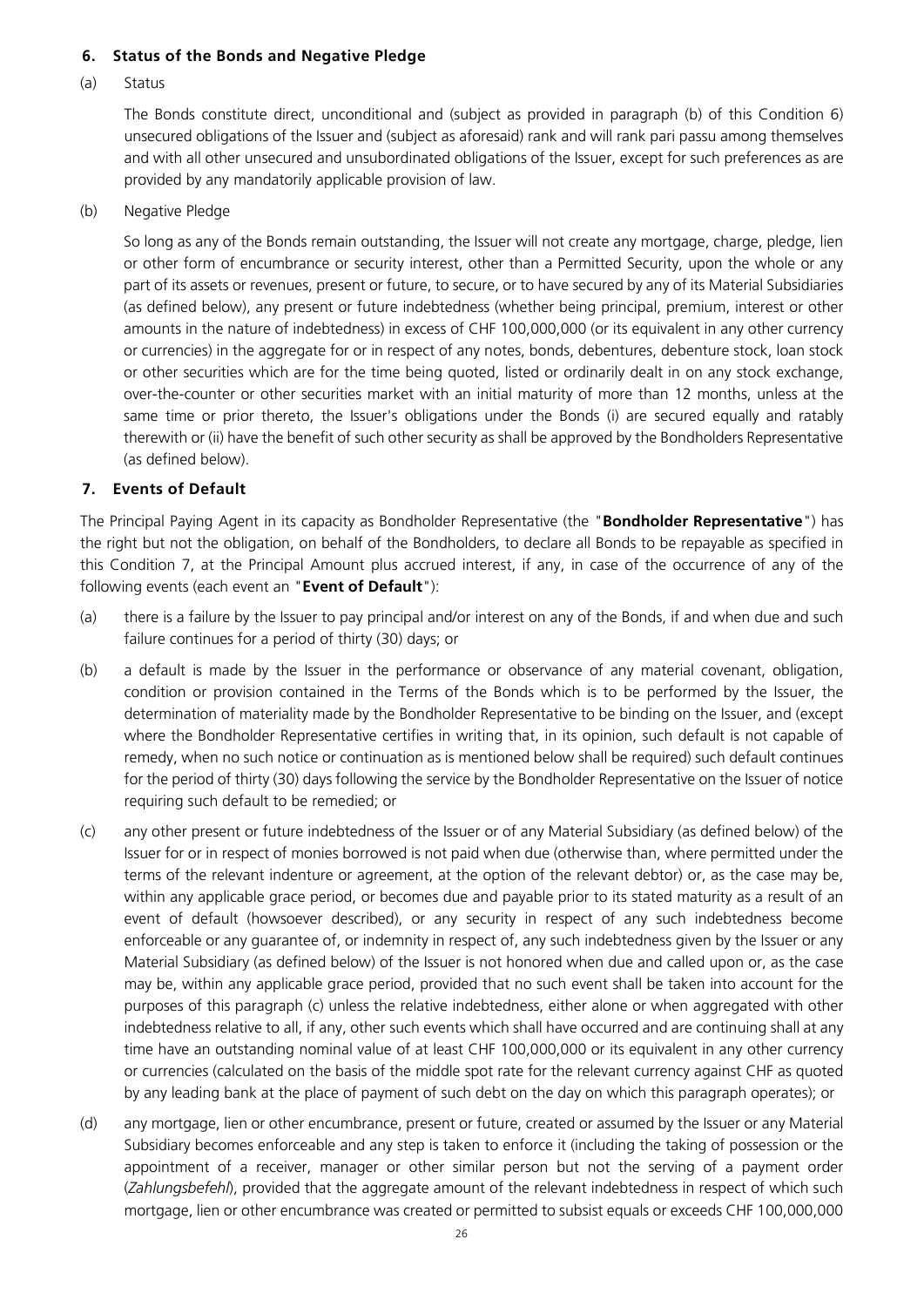or its equivalent in another currency or currencies (calculated on the basis of the middle spot rate for the relevant currency against CHF as quoted by any leading bank at the place of payment of such debt on the day on which this paragraph operates), and any such steps taken are not abandoned or discontinued within thirty (30) days of being taken; or

- (e) the Issuer or any Material Subsidiary of the Issuer is (or is deemed by law or a court to be) insolvent or bankrupt or unable to pay its debts, stops or suspends payment of all or a material part of its debts, proposes or makes a stay of execution, a postponement of payments (*Stillhaltevereinbarung*), a general assignment or an arrangement or composition with or for the benefit of the relevant creditors in respect of any such debts or a moratorium or postponement of payments (*Stillhaltevereinbarung*) is agreed or declared in respect of or affecting all or a material part of (or a particular type of) the debts of the Issuer, or any Material Subsidiary of the Issuer; or
- (f) the Issuer or any Material Subsidiary of the Issuer alters its legal or commercial structure through bankruptcy, liquidation, disposal of all or substantially all of its assets, change in the objects of the company and/or commercial activities or merger, in so far as the relevant action, in the Bondholder Representative's opinion, has a material adverse effect on the capacity of the Issuer to meet its obligations in connection with the Bonds now or in the future, unless the Bondholder Representative considers the situation of the Bondholders as adequately protected based on securities created or other steps taken by the Issuer; or
- (g) a dissolution of the Issuer or a merger involving the Issuer as a result of which the Issuer is not the surviving company, unless the successor company assumes or guarantees all the Issuer's liabilities under the Bonds.

The Issuer has undertaken to inform the Bondholder Representative without delay that any event mentioned under paragraph (b) through (g) has occurred and to provide the Bondholder Representative with all necessary documents in connection therewith. The Issuer accepts responsibility for the information contained in those documents.

If an Event of Default occurs, the Bondholder Representative has the right but not the obligation to serve a written notice of default upon the Issuer, such notice having the effect that the Bonds shall become immediately due and repayable at the Principal Amount plus accrued interest, if any, on the day the default notice is given.

Furthermore, a notice of such Event of Default is published in the manner described in Condition 9 as soon as practicable after the Bondholder Representative served a written notice of default upon the Issuer.

Upon the occurrence of an Event of Default, the Bondholder Representative may invite the Bondholders in accordance with Art. 1157 et seq. of the Swiss Federal Code of Obligations to a Bondholders' meeting for the taking of a resolution on the serving of a notice of default provided the Bondholder Representative has not served such notice of default itself on behalf of the Bondholders. In such case, the legally valid resolution of the Bondholders' meeting to serve or not to serve a notice of default, shall replace the right reserved by the Bondholder Representative according to these Terms of the Bonds to serve a notice of default on behalf of the Bondholders. If the Bondholders' meeting votes against the serving of a notice of default, the right to serve such notice of default shall revert the Bondholder Representative whereby the Bondholder Representative shall not be bound by the negative resolution of the Bondholders' meeting if and to the extent that new circumstances have arisen or become known which require a revised assessment of the facts.

"**Material Subsidiary**" means a Subsidiary whose revenues (unconsolidated where that Material Subsidiary itself has subsidiaries) account for 20 per cent. or more of the consolidated revenues of the Issuer (all as calculated by reference to the average of the three latest audited consolidated financial statements of the Issuer from time to time).

"**Subsidiary**" of the Issuer in respect to these Terms of the Bonds means a company the financial statements of which are, in accordance with applicable law or generally accepted accounting principles, fully consolidated with those of the Issuer.

#### **8. Substitution of the Issuer**

The Issuer may without the consent of the Bondholders, at any time be substituted in respect of all rights and obligations arising under or in connection with the Bonds by any Swiss company of which all shares carrying voting rights are directly or indirectly held by the Issuer (the "**New Issuer**"), provided that :

(i) the interests of the Bondholders are satisfactorily protected;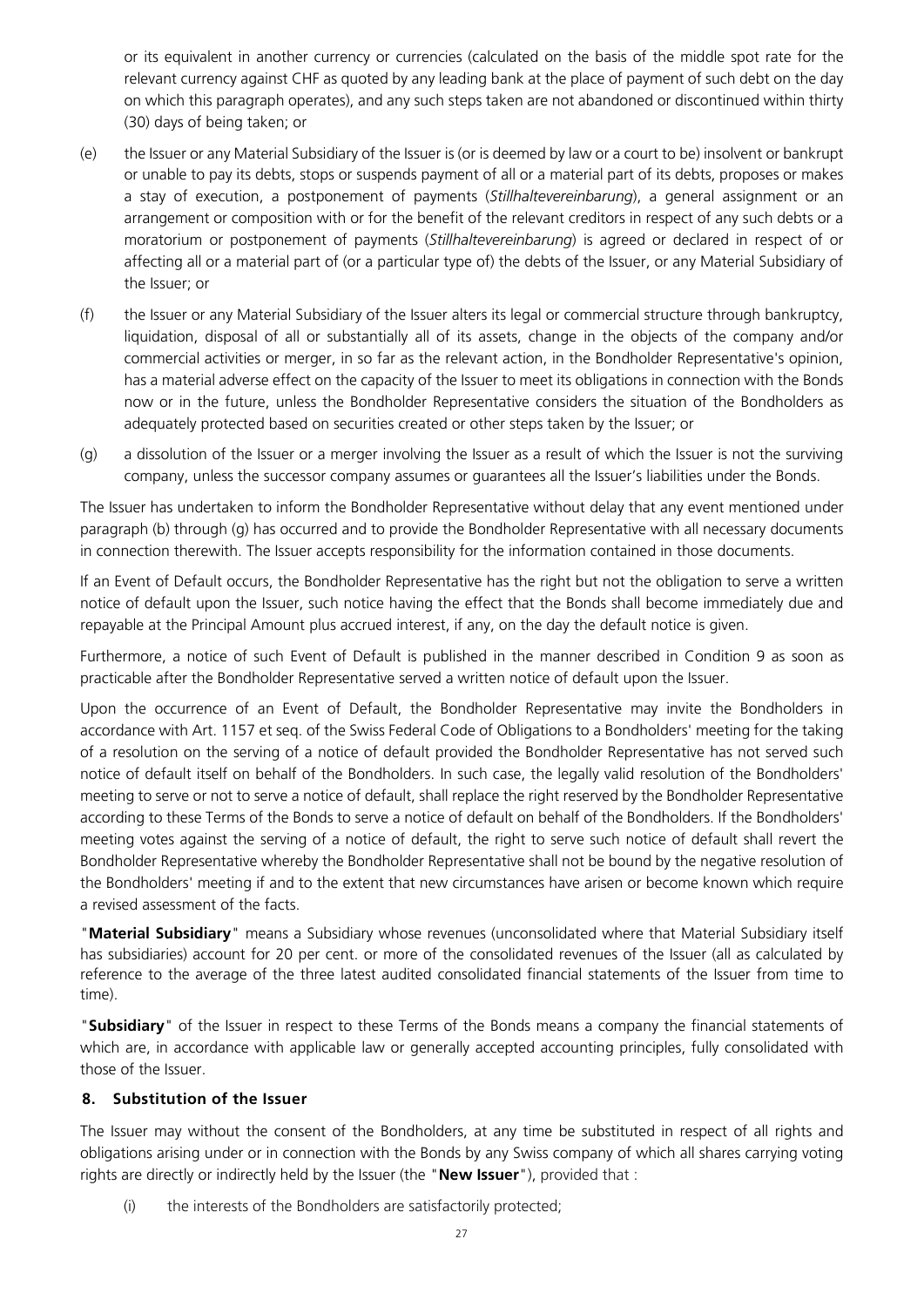- (ii) the New Issuer is able to fulfil all payment obligations arising from or in connection with the Bonds in freely convertible and transformable legal tender of Switzerland and to transfer without restriction all amounts required to be paid under the Bonds to the Principal Paying Agent and the interests of the Bondholders are adequately protected in the opinion of Bondholder Representative,
- (iii) the Issuer has issued its irrevocable and unconditional guarantee as per article 111 of the Swiss Federal Code of Obligations (the "**Guarantee**") in respect to the obligations of the New Issuer under the Bonds in form and content satisfactory to UBS.

The Principal Paying Agent is entitled to appoint one or more experts at the expenses and after the approval of the Issuer for the assistance of the Principal Paying Agent in making its assessments.

Any substitution shall be published in accordance with Condition 9. In the event of such substitution, any reference to the Issuer in these Conditions shall be deemed to refer to the New Issuer.

By subscribing to or otherwise acquiring, any of the Bonds, the Bondholders expressly consent to the Issuer substituting for itself as principal debtor under the Bonds the New Issuer subject to the provisions of this Condition.

#### **9. Notices**

All notices to Bondholders regarding Bonds shall be given through the Principal Paying Agent on behalf and at the expense of the Issuer (i) for so long as the Bonds are listed on SIX Swiss Exchange on the internet site of SIX Swiss Exchange (where notices are currently published under the address (https://www.six-group.com/en/productsservices/the-swiss-stock-exchange/market-data/news-tools/official-notices.html#/) or (ii) in case the Bonds were no longer listed on SIX Swiss Exchange in a daily newspaper with general circulation in Switzerland (which is expected to be the *Neue Zürcher Zeitung*).

#### **10. Listing**

The Issuer will use its reasonable efforts to have the Bonds listed on the SIX Swiss Exchange and to maintain such listing during the whole life of the Bonds.

#### **11. Prescription**

Claims against the Issuer in respect of Bonds will become void unless presented for payment within a period of presently ten years in the case of the principal and five years in the case of interest from the relevant due date, by virtue of the statute of limitations of Swiss law.

#### **12. Governing Law and Jurisdiction**

The Terms of the Bonds and the Bonds shall be governed by and construed in accordance with **the substantive laws of Switzerland**.

Any dispute which might arise between Bondholders on the one hand and the Issuer on the other hand regarding these Conditions and/or the Bonds shall be settled in accordance with Swiss law and shall fall within the **jurisdiction of the Ordinary Courts of the Canton of Zurich, the place of jurisdiction being Zurich 1**.

#### **13. Amendments**

The Principal Paying Agent may, without the consent of the Holders, agree to any modification or arrangement of the terms and conditions of the Bonds which, in the opinion of the Principal Paying Agent, is of a formal, minor or technical nature or is made to correct a manifest error.

#### **14. Role of UBS**

UBS will act as Joint-Lead Manager and shall also act as Principal Paying Agent and as initial Bondholder Representative of this Bond Issue and shall or may also act on behalf of or for the benefit of the Bondholders, but only in such cases stated explicitly in these Terms of the Bonds. In any other cases, UBS is not obliged to take or to consider any actions on behalf of or for the benefit of the Bondholders.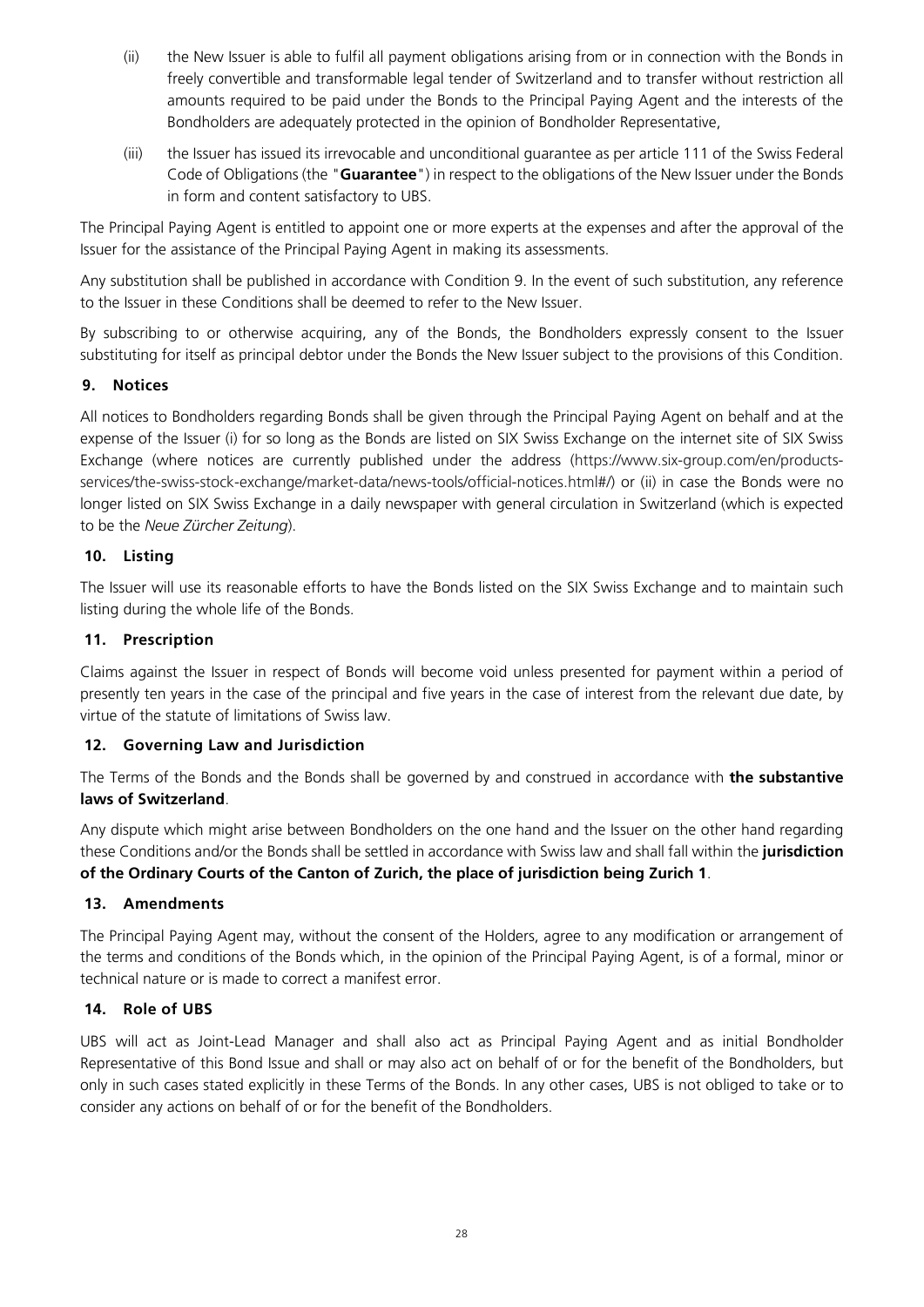#### **15. Severability**

If at any time any one or more of the provisions of the Terms of the Bonds is or becomes unlawful, invalid, illegal or unenforceable in any respect under any law, the validity, legality and enforceability of the remaining provisions shall not be in any way affected or impaired thereby.

#### **16. Definitions**

- 1. "**Agreement**" has the meaning given to it in the preamble;
- 2. "**Bond**" has the meaning given to it in Condition 1 a);
- 3. "**Bondholder**" has the meaning given to it in Condition 1 d)
- 4. "**Bondholder Representative**" has the meaning given to it in Condition 7;
- 5. "**Bonds**" has the meaning given to it in the preamble;
- 6. "**Business Day**" means a day (other than Saturday or Sunday) on which banks are open for the whole day for business in Zurich;
- 7. "**CHF**" has the meaning given to it in the preamble;
- 8. "**Condition**" has the meaning given to it in the preamble;
- 9. "**Event of Default**" has the meaning given to it in Condition 7;
- 10. "**Guarantee**" has the meaning given to it in Condition 8 (iii);
- 11. "**Interest Payment Date**" has the meaning given to it in Condition 2;
- 12. **"Intermediary"** has the meaning given to it in Condition 1 b)
- 13. **"Intermediated Securities"** has the meaning given to it in Condition 1 b)
- 14. "**Issue Date**" has the meaning given to it in Condition 2;
- 15. "**Issuer**" has the meaning given to it in the preamble;
- 16. "**Material Subsidiary**" has the meaning given to it in Condition 7;
- 17. "**Maturity Date**" has the meaning given to it in Condition 3.1;
- 18. "**New Issuer**" has the meaning given to it in Condition 8;
- 19. "**Permitted Security**" means, in the context of the financing of projects (*Projektfinanzierungen*), a security (and any security created in substitution for any such security) in the form of any guarantee, mortgage, charge, pledge, lien or other form of encumbrance or security interest relating to such financing over an asset or assets that financed as part of the project, but only to the extent that such security secures obligations arising from such financing.
- 20. "**Principal Amount**" has the meaning given to it in Condition 1 a) in relation to the total outstanding amount of all Bonds as well as in relation to one Bond;
- 21. "**Principal Paying Agent**" means UBS AG
- 22. "**Reopening**" has the meaning given to it in Condition 1 (a);
- 23. "**SIX Swiss Exchange**" means the SIX Swiss Exchange Ltd or any successor of the SIX Swiss Exchange Ltd;
- 24. "**Subsidiary**" has the meaning given to it in Condition 7;
- 25. "**Terms of the Bonds**" has the meaning given to it in the preamble;
- 26. "**UBS**" has the meaning given to it in the preamble.